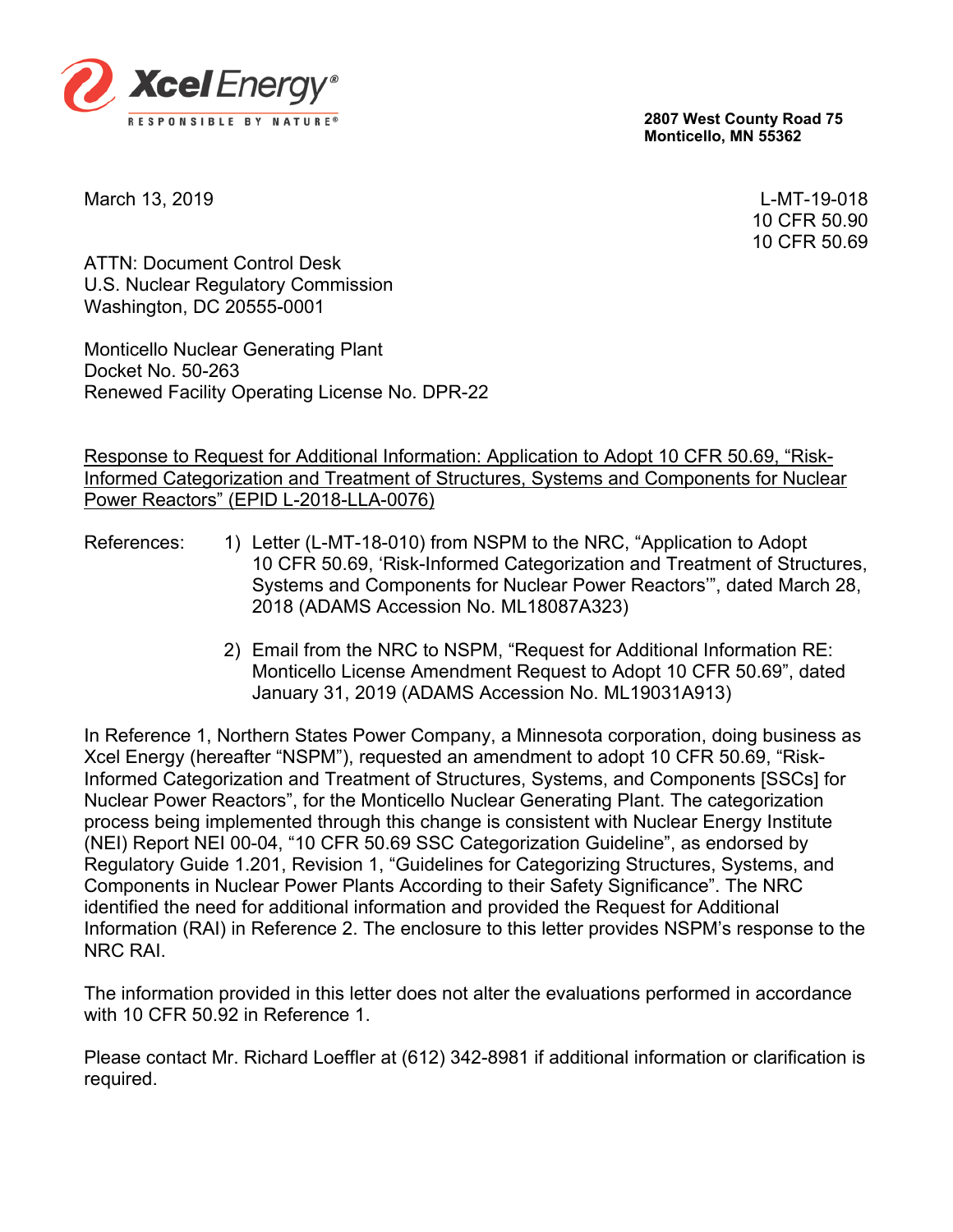Document Control Desk Page 2

#### Summary of Commitments

This letter makes no new commitments and no revisions to existing commitments.

I declare under penalty of perjury, that the foregoing is true and correct. Executed on March  $\cancel{3}$ , 2019.

 $\frac{1}{2}$ il VI

Christopher R. Church Site Vice President, Monticello Nuclear Generating Plant Northern States Power Company - Minnesota

Enclosure

cc: Administrator, Region Ill, USNRC Project Manager, Monticello, USNRC Resident Inspector, Monticello, USNRC State of Minnesota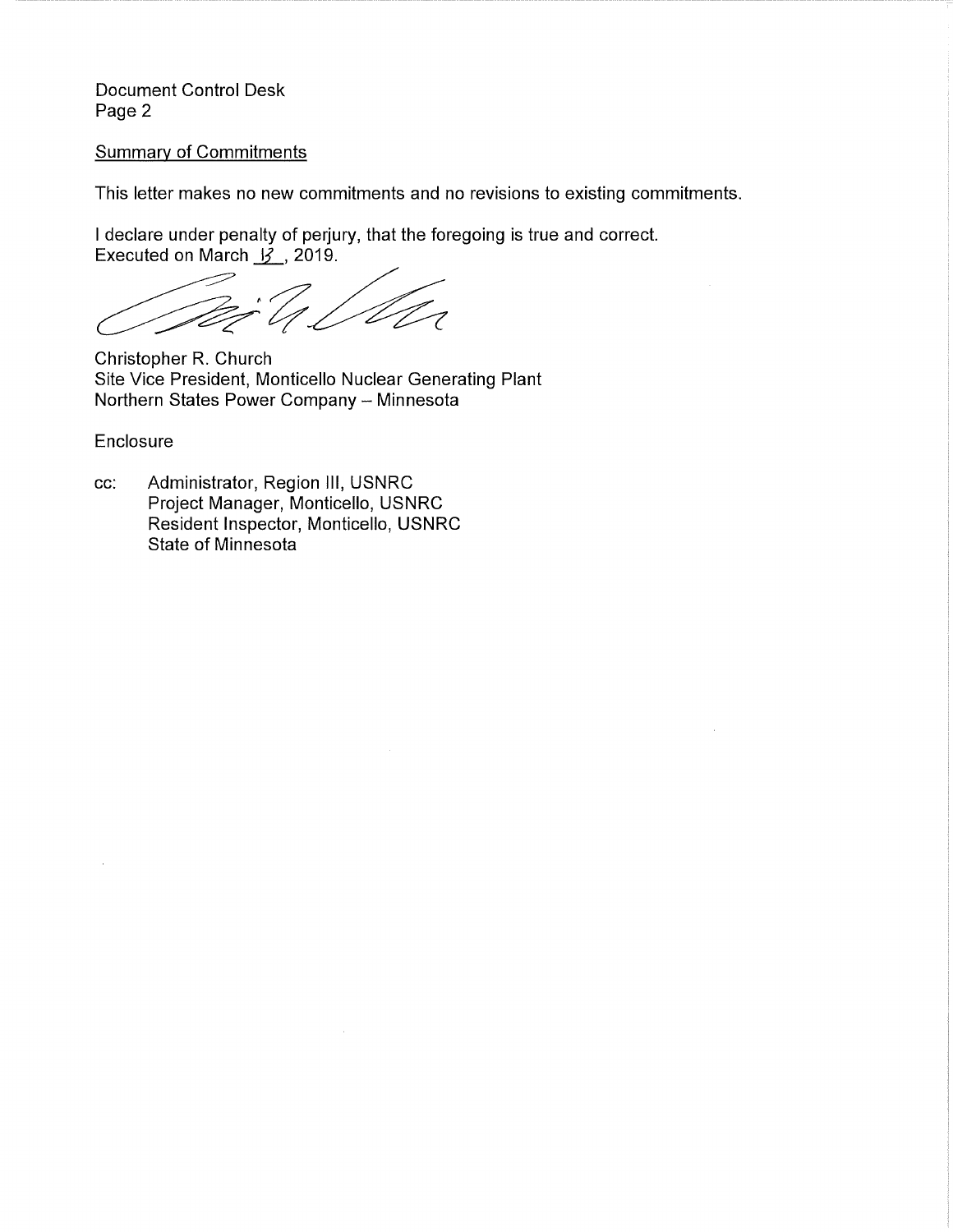# **Response to Request for Additional Information:**

#### **Application to Adopt 10 CFR 50.69, "Risk-Informed Categorization and Treatment of Structures, Systems and Components for Nuclear Power Reactors"**

# **1.0 BACKGROUND**

In Reference 1, Northern States Power Company, a Minnesota corporation, doing business as Xcel Energy (hereafter "NSPM"), requested a license amendment request (LAR) to adopt 10 CFR 50.69, "Risk-Informed Categorization and Treatment of Structures, Systems, and Components [SSCs] for Nuclear Power Reactors", for the Monticello Nuclear Generating Plant (MNGP). The categorization process being implemented through this change is consistent with Nuclear Energy Institute (NEI) Report NEI 00-04, "10 CFR 50.69 SSC Categorization Guideline" (Reference 2), as endorsed by Regulatory Guide (RG) 1.201, Revision 1, "Guidelines for Categorizing Structures, Systems, and Components in Nuclear Power Plants According to their Safety Significance" (Reference 3). The NRC identified the need for additional information and provided the Request for Additional Information (RAI) in Reference 4. The NSPM responses to this RAI follow.

# **2.0 RESPONSES TO REQUEST FOR ADDITIONAL INFORMATION**

# **RAI 01 – Internal Fire PRA F&Os**

Section 50.69(c)(i) of 10 CFR requires that a licensee's PRA must be of sufficient quality and level of detail to support the categorization process and must be subjected to a peer review process assessed against a standard or set of acceptance criteria that is endorsed by the NRC. Section 50.69(b)(2)(iii) of 10 CFR requires that the results of the peer review process conducted to meet 10 CFR 50.69 (c)(1)(i) criteria be submitted as part of the application.

Attachment 3 of the LAR provides Facts and Observations (F&Os) that remain open following the Independent Assessment performed for the internal fire PRA (FPRA). The dispositions of several of these F&Os state that the open F&O has insignificant or no impact on the application, but do not provide sufficient justification. Also, several of dispositions state that, "[t]he Closure Review Team Recommendations will be addressed," and briefly state how the recommendation will be addressed, but do not propose a mechanism to ensure that the PRA update will be performed prior to implementation of the 10 CFR 50.69 program (for example, propose a licensee condition that includes all applicable implementation items and a statement that they will be completed prior to implementation of the 10 CFR 50.69 categorization program). Provide the following information:

#### a. F&O 2-5: Use of Transient Fire Influencing Factors

For F&O 2-5, the peer review team identified that the influencing factors assigned in the FPRA model were based on engineering judgement and a set of rules documented in Section 5.6.2 of the Ignition Frequency Notebook. The peer review team further stated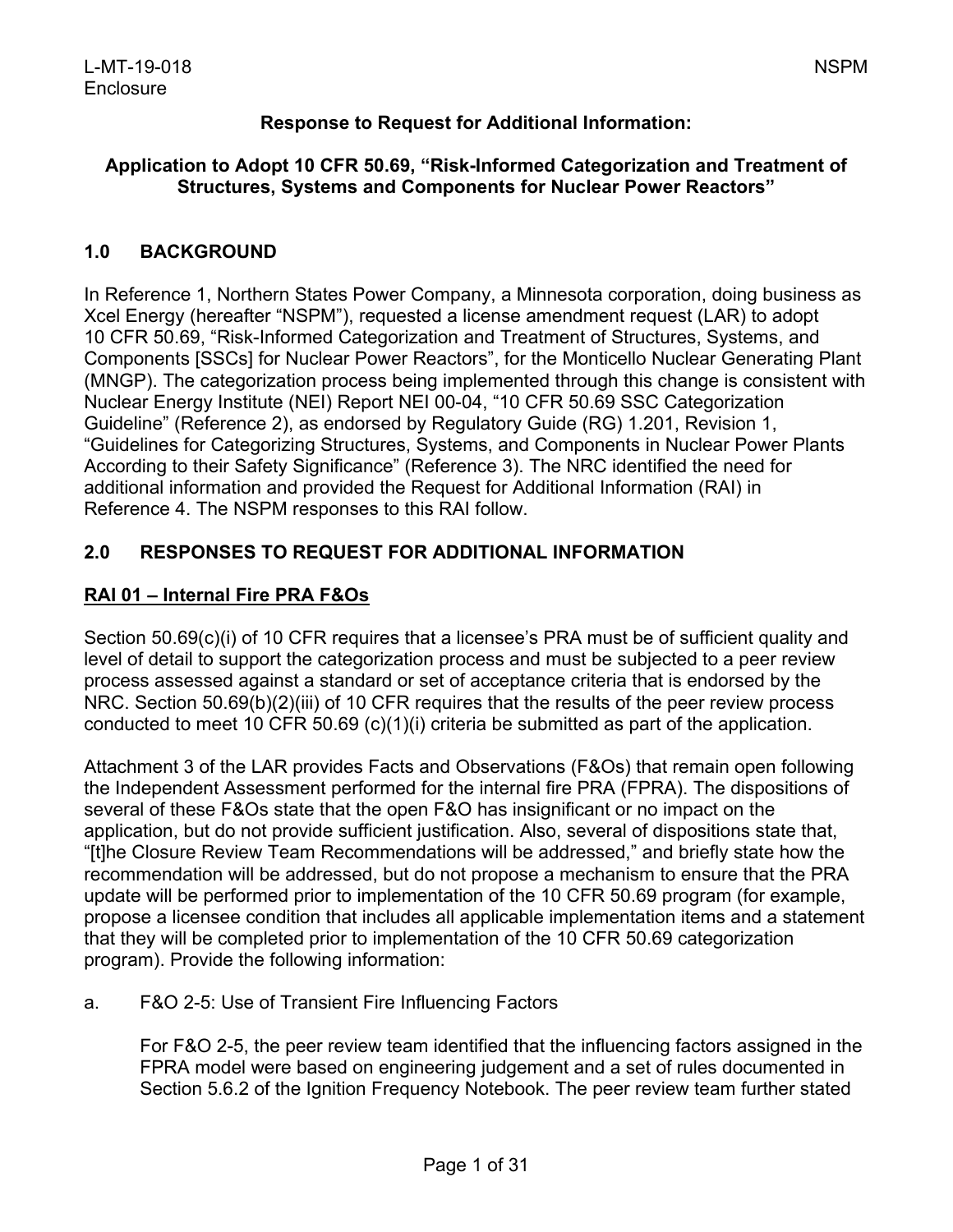that the influencing factors assigned resulted in comparatively low values (i.e., averaging much less than 3). In the NRC staff's parallel review of Monticello's proposed adoption of Technical Specifications Task Force (TSTF) Standard Technical Specification (STS) Change TSTF-425, Table 2-1 of the LAR (ADAMS Accession No. ML 17353A189) for the resolution of the F&O 2-5 the Independent Assessment team (i.e., Closure Review team) stated in part, "better justification of application of a 'very low' factor in two compartments [8 and 33] needs to be provided".

The update for treatment of influencing factors for the two fire compartment areas, 8 and 33, which were assigned very low influencing factors, could have an impact on this risk-informed application. Additionally, Frequently Asked Question (FAQ) 12-0064, "Close-Out of National Fire Protection Association 805 Frequently Asked Question 12-0064 on Hot Work/Transient Fire Frequency Influence Factors" (ADAMS Accession No.ML12346A488), provides related guidance for consideration in the use of influencing factors in an FPRA.

# EITHER:

i. Provide discussion to support the justification for why the treatment (use of the influencing factors) used in the Monticello FPRA for fire compartments 8 and 33 is appropriate for this application (e.g., explain how the influencing factors used for fire compartments 8 and 33 are consistent with or bounds the guidance in FAQ 12-0064;

OR

ii. Provide the results of a sensitivity study performed to address the impact, and a description of how the conclusion of the sensitivity study considers changes to the PRA results (e.g., total CDF, total LERF, importance measures) used in the 10 CFR 50.69 categorization process).

OR

iii. Alternatively, propose a mechanism to ensure the activities and changes associated with F&O 2-5 will be completed, appropriately reviewed, and any issues resolved prior to implementation of 10 CFR 50.69 categorization process. Additionally, this mechanism should specify how the F&O 2-5 will be resolved in the PRA at Capability Category (CC) II for the applicable Supporting Requirements (SRs) and include any additional finding-level F&O(s) identified as a result of performing a potential peer review (i.e., resolution of the F&O that may involve an upgrade). An example mechanism would be a table of listed implementation items referenced in a license condition.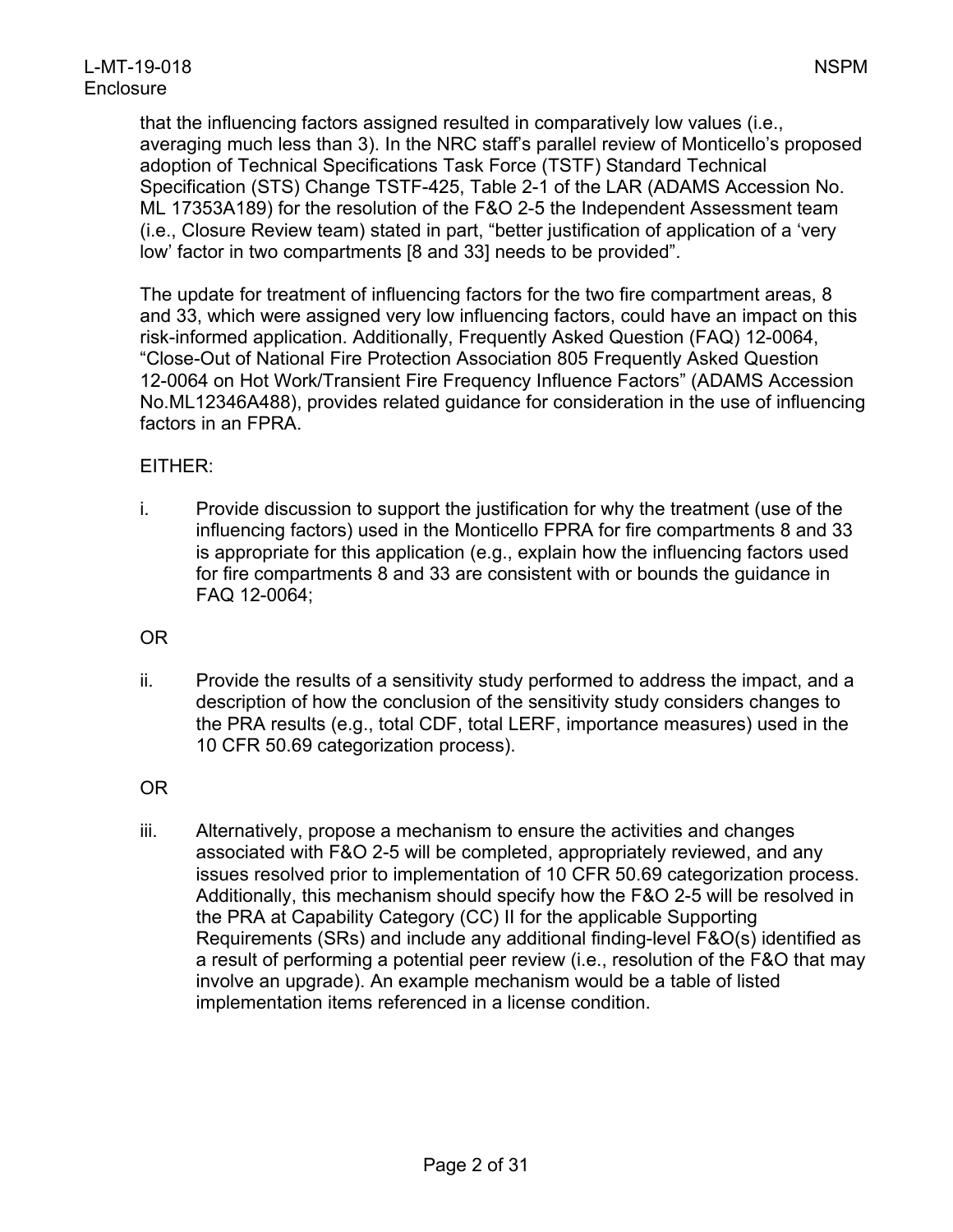#### L-MT-19-018 NSPM **Enclosure**

b. F&O 3-6: Fire-Induced Failures

The disposition to F&O 3-6 states that the F&O Independent Assessment team found about ten components that should be treated as failed in a fire that were not treated as such in the FPRA model. The disposition to F&O 3-6 also states, "[t]he Closure Review Team Recommendation will be addressed by including the specified basic events in the fire failed events flag file."

The disposition does not explain how Monticello will ensure that the cited basic events will be added to the fire-failed events flag file, prior to implementation of the 10 CFR 50.69 program. The licensee further states in the LAR, a sensitivity study was performed that demonstrates exclusion of the cited fire-induced failures has only a small effect on core damage frequency (CDF) and large early release frequency (LERF). It is not clear to the NRC staff how the sensitivity study performed concluded that the excluded fire-induced failures would have an insignificant impact on the categorization of SSCs associated with specific systems. Considering these observations:

#### EITHER

i. Provide discussion to support the justification that the exclusion of all applicable basic events from the fire-failed events flag file has no impact on the PRA results used to support risk-informed categorization.

OR

ii. Provide the results of a sensitivity study performed to address the impact, and a description of how the conclusion of the sensitivity study considers changes to the PRA results (e.g., total CDF, total LERF, importance measures) used in the 10 CFR 50.69 categorization process.

OR

- iii. Alternatively, propose a mechanism that ensures F&O 3-6 will be resolved prior to implementation of the 10 CFR 50.69 categorization process. This mechanism should also provide an explicit description of the changes that will be made to the PRA model or documentation to resolve this issue and include any additional finding-level F&O(s) identified as a result of performing a potential peer review that may be determined necessary for resolution of the F&O (i.e., involve an upgrade). An example mechanism would be a table of listed implementation items referenced in a license condition.
- c. F&O 4-11: 20 degrees Celsius (C) Ambient Air Assumption

For F&O 4-11 the peer review team identified that using an initial ambient air temperature of 20 degrees C in fire models is not appropriate for fire zones that are not temperature controlled such as the Diesel Generator Building, and areas of the Reactor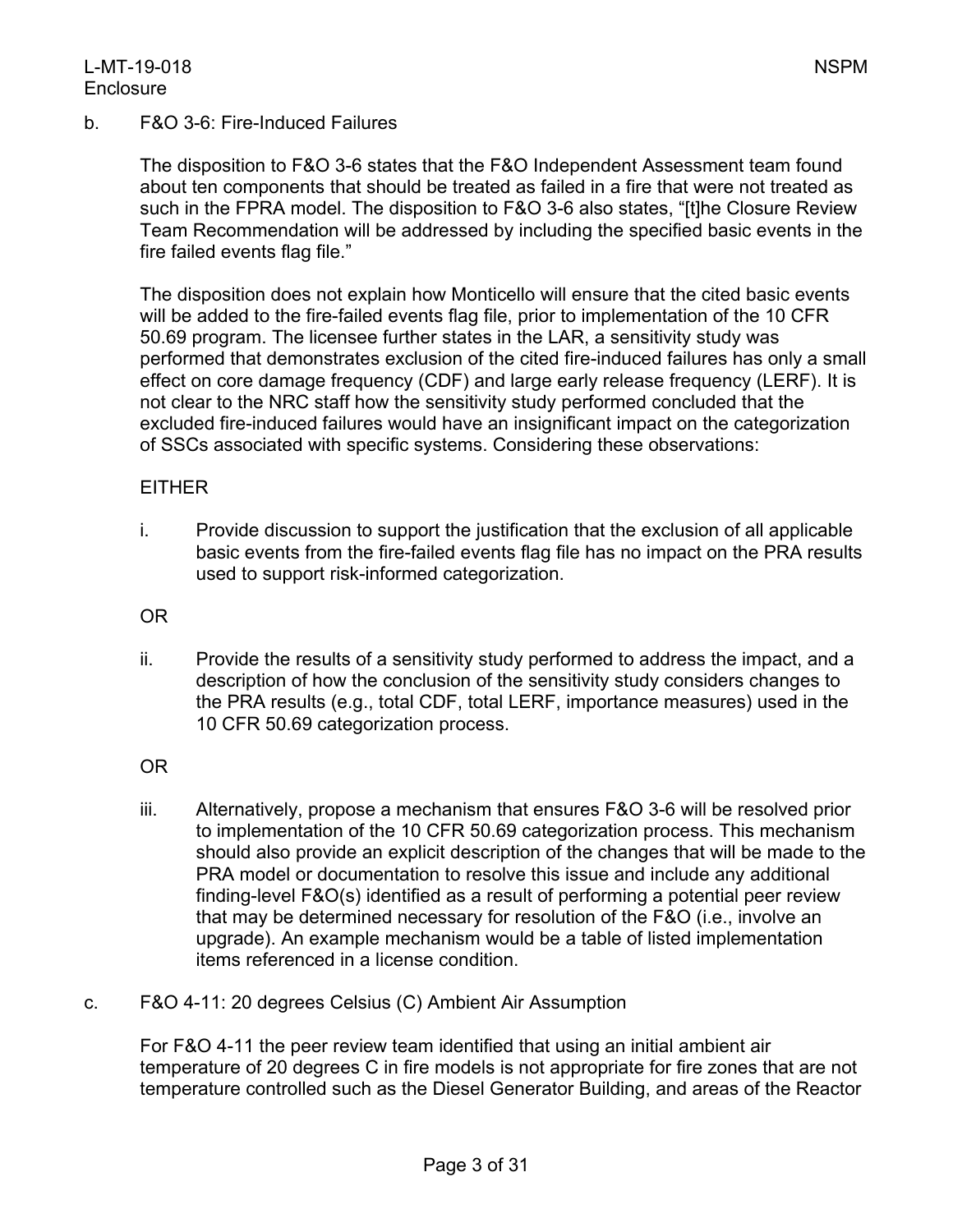Building. The disposition to F&O 4-11 states in part, "[t]he Closure Review Team recommendation will be addressed by revising the fire models using expected plant ambient temperatures for each fire zone."

The disposition does not explain how Monticello will ensure that the FPRA model will be updated using expected plant ambient temperatures that are bounding temperatures to account for days when the outdoor temperature is high prior to implementation of the 10 CFR 50.69 program. Considering these observations:

# EITHER:

i. Provide discussion to support the justification that the initial ambient air temperatures for fire modeling has no adverse impact (does not mask/skew the importance measures of other SSCs) or no impact on the PRA results used to support risk-informed categorization.

# OR

- ii. Alternatively, propose a mechanism that ensures F&O 4-11 will be resolved at CC II for the applicable SR(s) prior to implementation of the 10 CFR 50.69 categorization process. This mechanism should also provide an explicit description of changes that will be made to the PRA model or documentation to resolve this issue and include any additional finding-level F&O(s) identified as a result of performing a potential peer review that may be determined necessary for resolution of the F&O (i.e., involve an upgrade). An example mechanism would be a table of listed implementation items referenced in a license condition.
- d. F&O 4-20: Treatment of Sensitive Electronics

For the resolution of F&O 4-20, the Independent Assessment team states in part, additional verification and documentation of the main control board configuration for sensitive electronics was determined to be required to fully resolve this F&O. The licensee's disposition to the F&O states that addressing the F&O closure team's recommendation is not expected to have any impact on CDF or LERF since the recommendations are associated with documentation changes to better explain modeling rationale. Verification is not a documentation issue when configurations are potentially identified that result in modelling changes to the PRA that could impact the application. Considering these observations:

# EITHER:

i. Confirm that the guidance in FAQ 13-0004 (ADAMS Accession No. ML13182A708) has been fully implemented for all fire zones addressed in the FPRA model, including for the main control room, (i.e., complete the verification);

OR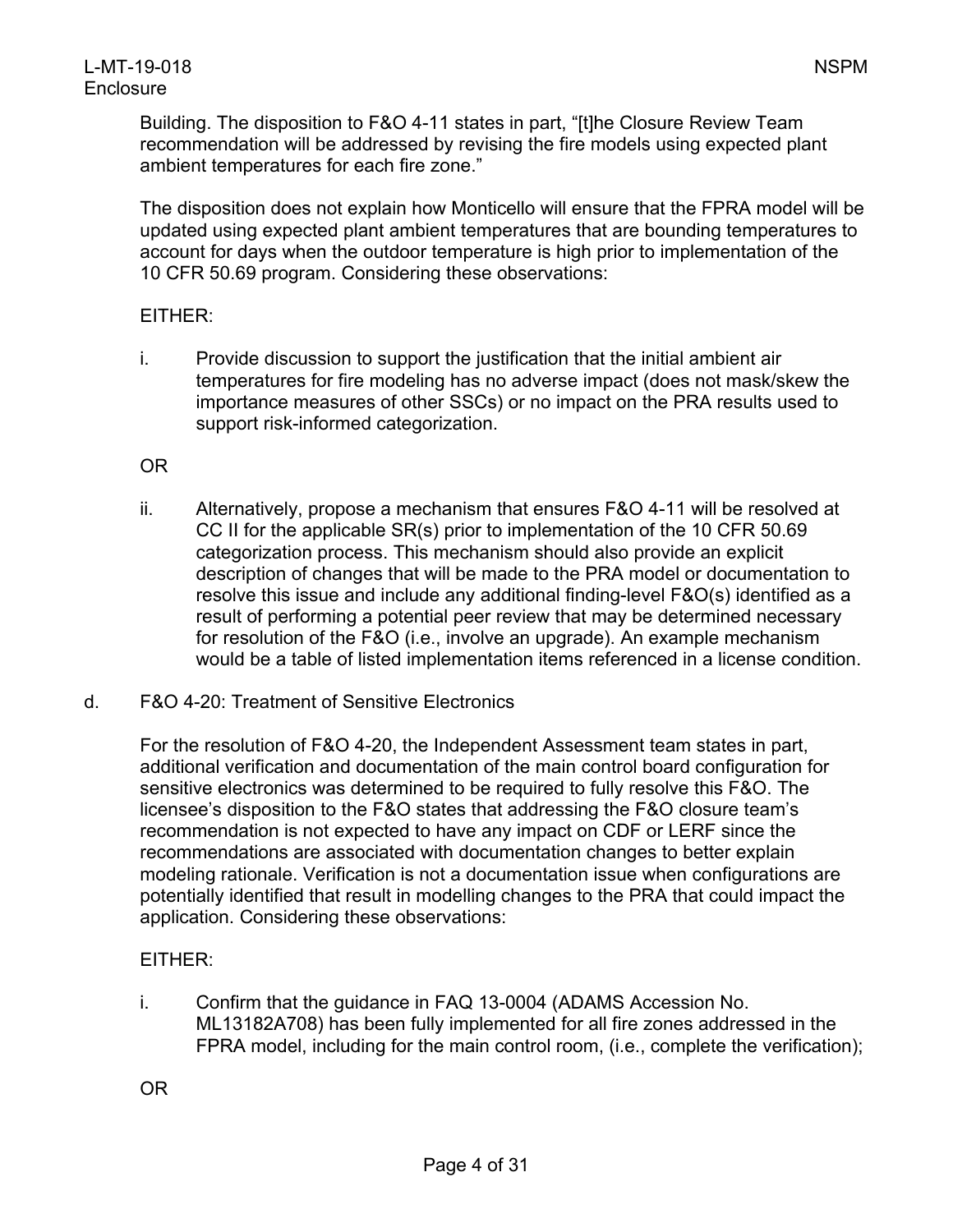ii. If the guidance in FAQ 13-0004 was not fully implemented, provide justification that addresses why this incomplete treatment (deviation) does not impact the 10 CFR 50.69 application. Include in the justification a description of the proposed alternate treatment, applicable fire zones, and the associated impact to the 10 CFR 50.69 categorization process.

OR

iii. Provide the results of a sensitivity study performed to address the impact, and a description of how the conclusion of the sensitivity study considers changes to the PRA results (e.g., total CDF, total LERF, importance measures) used in the 10 CFR 50.69 categorization process).

OR

- iv. Alternatively, propose a mechanism that ensures F&O 4-20 will be resolved at CC II for the applicable SRs prior to implementation of the 10 CFR 50.69 categorization process. This mechanism should also provide an explicit description of changes that will be made to the PRA model and/or documentation to resolve this issue and include any additional finding-level F&O(s) identified as a result of performing a potential peer review that may be determined necessary for resolution of the F&O (i.e., involve an upgrade). An example mechanism would be a table of listed implementation items referenced in a license condition.
- e. F&O 4-33: Wall and Corner Effects Using FLASH-CAT

For the resolution to F&O 4-33 the Independent Assessment Team states in part, the results may not be bounding for cable trays in wall or wall-corner locations and verification that FLASH-CAT results were not used for such configurations needs to be performed. It is not clear to the NRC staff how the fire scenarios that need detailed fire modelling in the FPRA model are determined (i.e., considered) and the overall impact on the PRA results used to support risk-informed categorization. Considering these observations:

i. Provide discussion to support justification that the current fire modeling practices that do not consider detailed fire modelling is bounding to the as-built, asoperated plant and has no adverse impact (does not mask/skew the importance measures of other SSCs) or no impact on the PRA results used to support the 10 CFR 50.69 risk-informed categorization.

OR

ii. Provide the results of a sensitivity study performed to address the impact, and a description of how the conclusion of the sensitivity study considers changes to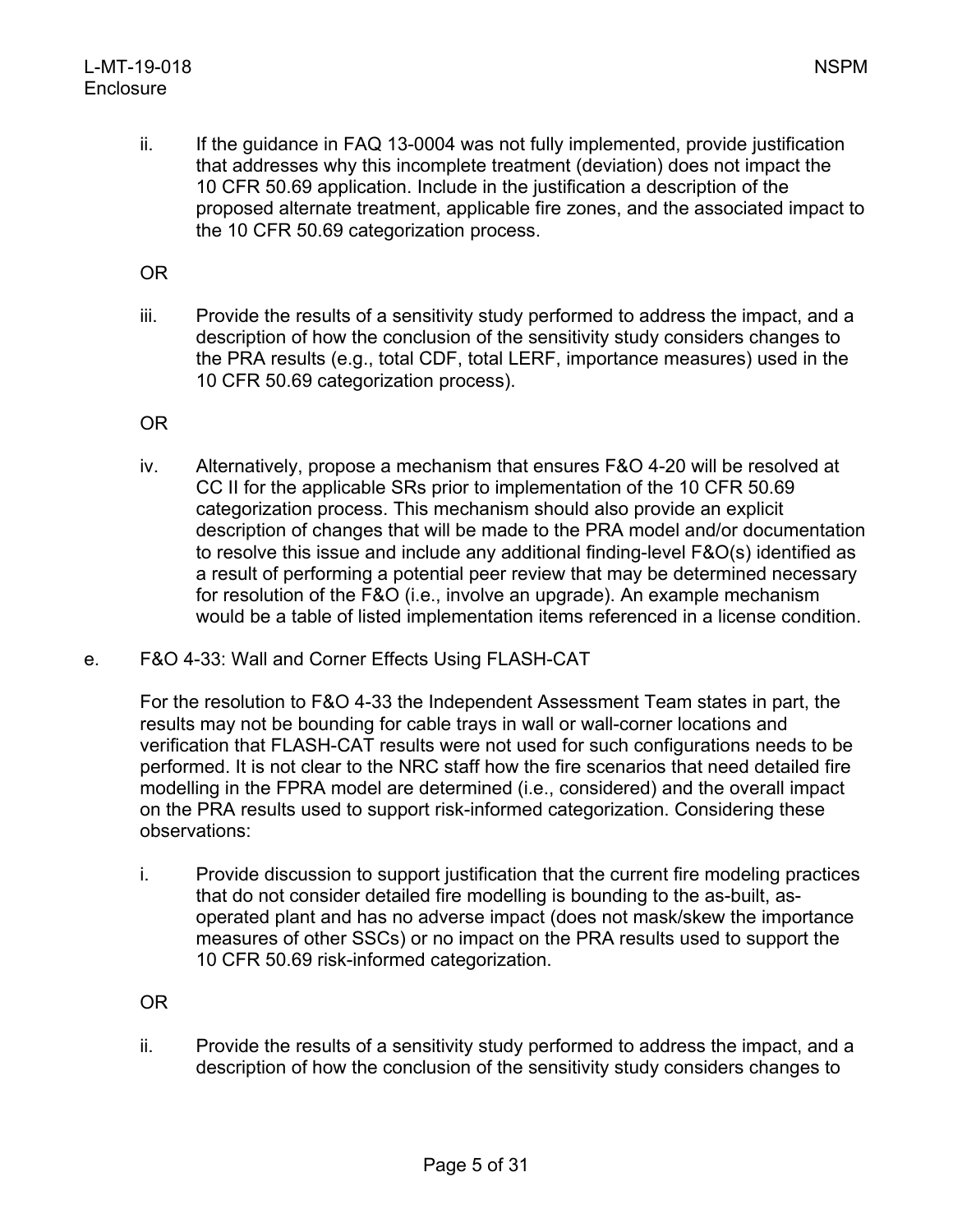the PRA results (e.g., total CDF, total LERF, importance measures) used in the 10 CFR 50.69 categorization process).

OR

- iii. Alternatively, propose a mechanism that ensures F&O 4-33 will be resolved at CC II for the associated SR(s) prior to implementation of the 10 CFR 50.69 categorization process. This mechanism should also provide an explicit description of changes that will be made to the PRA model and/or documentation to resolve this issue and include any additional finding-level F&O(s) identified as a result of performing a potential peer review that may be determined necessary for resolution of the F&O (i.e., involve an upgrade). An example mechanism would be a table of listed implementation items referenced in a license condition.
- f. Resolutions of Identified F&Os

A number of recommended actions specified by the Independent Assessment team for F&O closure were identified and provided in Attachment 3 of the LAR that have not been corrected in the PRA model and/or associated documentation proposed to be used in the 10 CFR 50.69 categorization process. The resolutions are associated with F&Os 6-3, 6-9, 6-11, and 7-3. For the disposition of all these F&Os, the licensee states that the corrections are not expected to have a significant impact on total CDF or LERF, and the effect of the individual and the cumulative changes to the PRA on the PRA results to support risk-informed categorization.

Considering these observations, propose a mechanism to ensure that all the corrections related to F&Os 6-3, 6-9, 6-11, and 7-3, will be resolved at CC II for the applicable SR(s) and incorporated into the FPRA model and/or documentation prior to implementation of the 10 CFR 50.69 program. This mechanism should also provide an explicit description of the changes that will be made to the PRA model(s) and/or documentation to resolve this issue and include any additional finding-level F&O(s) identified as a result of performing a potential peer review that may be determined necessary for resolution of the F&O (i.e., involve an upgrade). An example mechanism would be a table of listed implementation items referenced in a license condition.

g. F&O 7-4: Logic Associated With Fire-induced Openings of Safety Relief Valves (SRVs)

In Attachment 3 of the LAR, the F&O resolution states in part, the F&O finding closure review team identified additional locations in the model where the revised logic model still needs to be added to fully account for fire-induced SRV opening scenarios. The disposition to F&O 7-4 states, "[t]he Closure Review Team recommendation will be addressed by performing thermal hydraulic MAAP analysis to determine the success criteria for the opening of two or more SRVs. The fault tree model will be revised to reflect the determined success criteria." Considering these observations: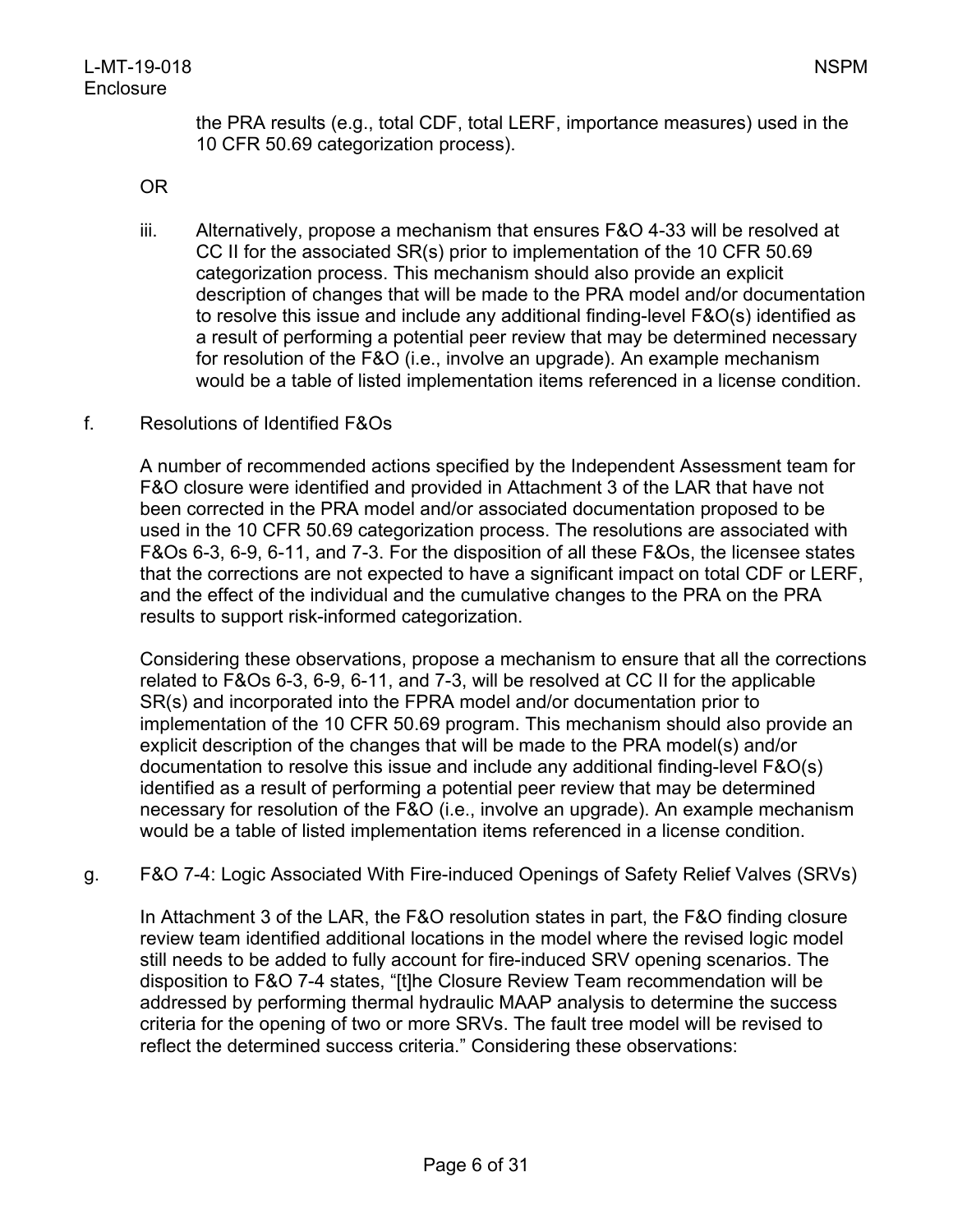# EITHER:

i. Provide discussion to support the justification that the success criteria given two or more open SRVs has no adverse impact (does not mask/skew the importance measures of other SSCs) and/or no impact on the PRA results used to support the 10 CFR 50.69 categorization process.

### OR

ii. Provide the results of a sensitivity study performed to address the impact, and a description of how the conclusion of the sensitivity study considers changes to the PRA results (e.g., total CDF, total LERF, importance measures) used in the 10 CFR 50.69 categorization process).

#### OR

- iii. Propose a mechanism that ensures F&O 7-4 will be resolved at CC II for the applicable SRs prior to implementation of the 10 CFR 50.69 categorization process. This mechanism should also provide an explicit description of the changes that will be made to the PRA model(s) and/or documentation to resolve this issue and include any additional finding-level F&O(s) identified as a result of performing a potential peer review that may be determined necessary for resolution of the F&O (i.e., involve an upgrade). An example mechanism would be a table of listed implementation items referenced in a license condition.
- h. F&O FO-1– Exclusion of Credit Associated with Ventilation-Limited Burning

For F&O FO-1 the resolution states in part, the F&O finding closure review team identified issues with the sensitivity study case and its applicability in certain situations. Additional justification concerning the treatment of the ventilation-limited modeling for those areas needs to be developed. The disposition states [t]he Closure Review Team recommendation will be addressed by reviewing the cable heat soak fire modeling that credits ventilation limited burning and credit for ventilation limited burning will be removed.

It is not clear to the NRC staff that removing credit for ventilation-limited burning from the cable heat soak fire models would have an adverse and/or insignificant impact on the PRA results used to support risk-informed categorization (e.g., mask the importance measures for other SSCs). Considering these observations:

#### EITHER

i. Provide justification to support that removal of the credit for ventilation-limited burning in the cable heat soak models has no adverse impact (does not mask/skew the importance measures of other SSCs) and/or no impact on the PRA results used to support risk-informed categorization.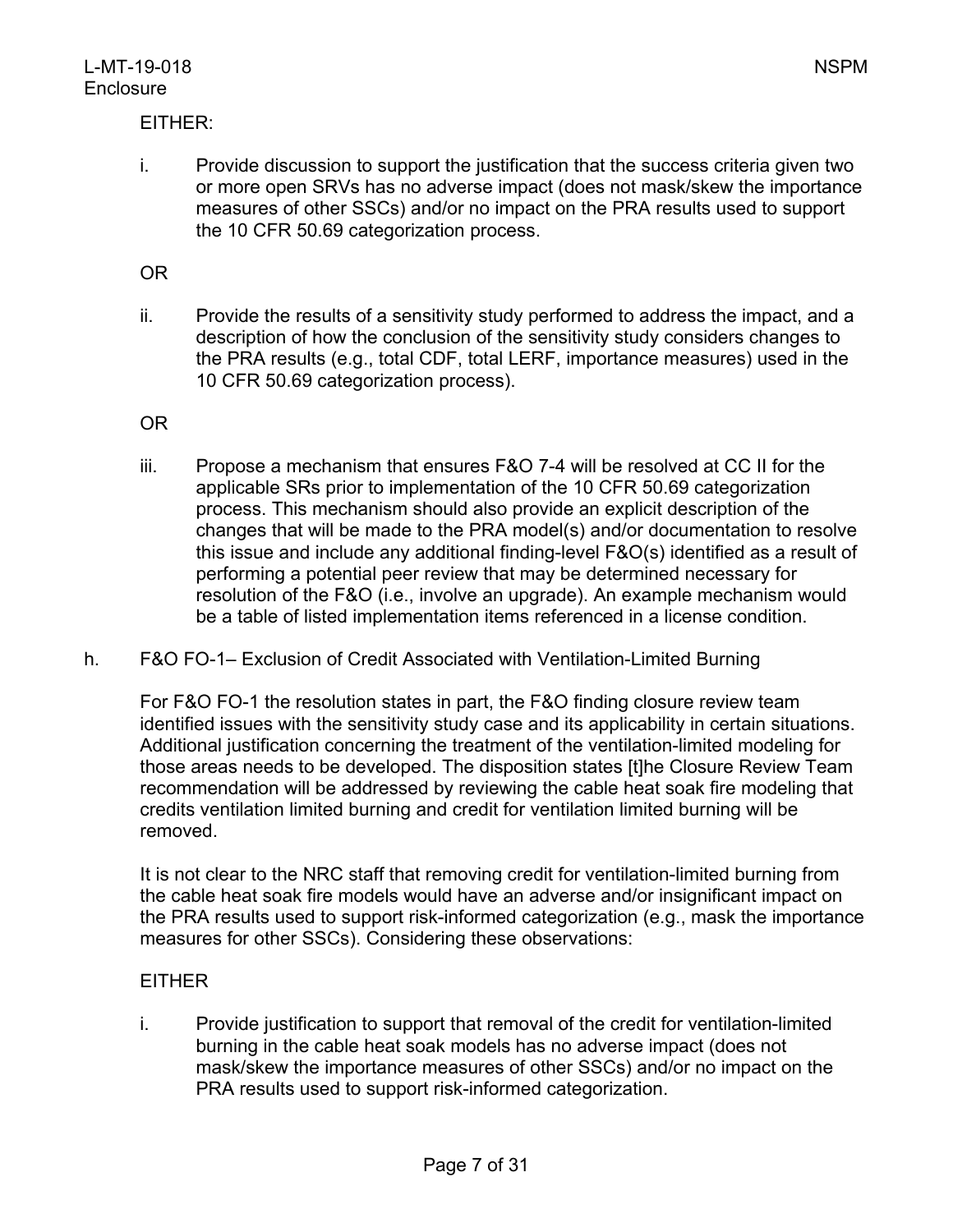OR

ii. Provide the results of a sensitivity study performed to address the impact, and a description of how the conclusion of the sensitivity study considers changes to the PRA results (e.g., total CDF, total LERF, importance measures) used in the 10 CFR 50.69 categorization process).

OR

iii. Alternatively, propose a mechanism that ensures F&O FO-1 will be resolved prior to implementation of the 10 CFR 50.69 categorization process. This mechanism should also provide an explicit description of changes that will be made to the PRA model or documentation to resolve this issue and include any additional finding-level F&O(s) identified as a result of performing a potential peer review that may be determined necessary for resolution of the F&O (i.e., involve an upgrade). An example mechanism would be a table of listed implementation items referenced in a license condition.

# NSPM Response

# Response to RAI 01.a, "F&O 2-5: Use of Transient Fire Influencing Factors":

The MNGP internal fire PRA method for applying transient fire influencing factors follows PRA FAQ 12-0064, "Hot/Work/Transient Fire Frequency Influence Factors" (Reference 5). However, as was noted in the F&O Closure team's comments, better justification was required for the application of the "very low" transient storage factor of 0.3 to fire compartments 8 and 33. It was determined that these compartments are not justified at a "very low" transient storage factor, and therefore they have been updated to a justifiable "low" value of 1. This is consistent with an RAI response (Reference 6) for the MNGP application to adopt TSTF-425, "Relocate Surveillance Frequencies to Licensee Control – RITSTF Initiative 5b".

#### Response to RAI 01.b, "F&O 3-6: Fire-Induced Failures":

The MNGP internal fire PRA has been updated following the NSPM PRA procedure for model maintenance and update. Basic events that have been identified as not credited in the internal fire PRA model have been failed via a flag file or an equivalent approach.

#### Response to RAI 01.c, "F&O 4-11: 20 degrees Celsius (C) Ambient Air Assumption":

The MNGP internal fire PRA has been updated following the NSPM PRA procedure for model maintenance and update. Fire modeling calculations have been updated to use a bounding ambient temperature.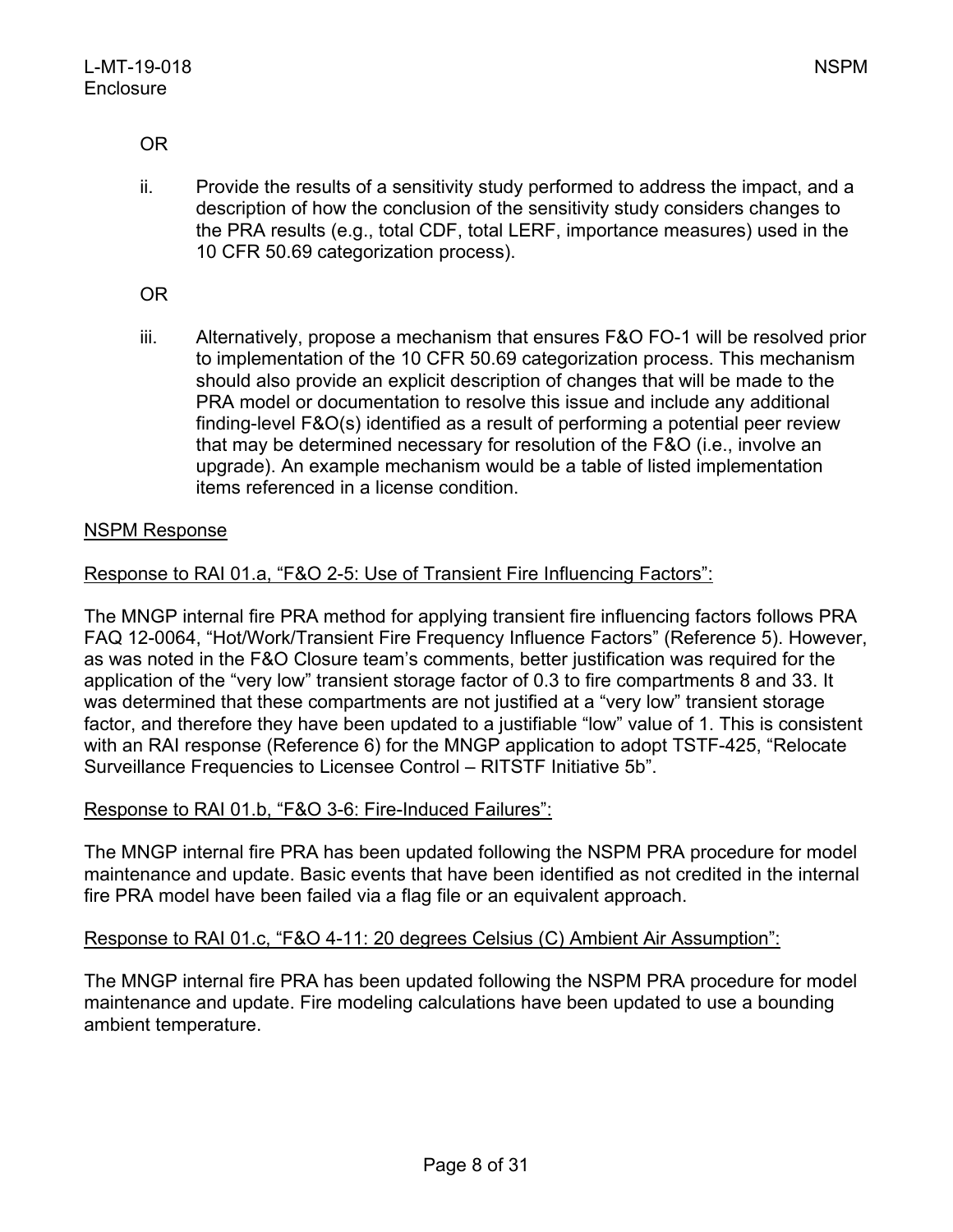# Response to RAI 01.d, "F&O 4-20: Treatment of Sensitive Electronics":

The MNGP internal fire PRA has been updated following the NSPM PRA procedure for model maintenance and update. A review of sensitive electronics has been performed to confirm that FAQ 13-0004 guidance was applied to all closed cabinets containing sensitive electronics. Additional fire modeling has been performed to address the possible impacts to sensitive electronics for open cabinet configurations. It should be noted that this is a change from the expected resolution that was provided in the LAR.

# Response to RAI 01.e, "F&O 4-33: Wall and Corner Effects Using FLASH-CAT":

The MNGP internal fire PRA has been updated following the NSPM PRA procedure for model maintenance and update. Wall and corner effects have been applied to applicable Consolidated Fire and Smoke Transport (CFAST) heat release rates.

#### Response to RAI 01.f, "Resolutions of Identified F&Os":

The MNGP internal fire PRA has been updated following the NSPM PRA procedure for model maintenance and update. The following items have been performed for the corresponding findings:

- (1) F&O 6-3: Battery Chargers D70, D80, and D90 have been counted in Bin 10. Of note, the LAR incorrectly specified that these battery chargers would be changed to Bin 15. The chargers have been changed from Bin 15 to Bin 10.
- (2) F&O 6-9: RHR Pump B maintenance unavailability and common cause failure events have been included in alternate shutdown scenarios.
- (3) F&O 6-11: Failure probabilities have been assigned to non-flag basic events.
- (4) F&O 7-3: Modeling of reactor level instrumentation has been updated to reflect redundancy and procedures for loss of level instrumentation. Of note, this is a change from the expected resolution provided in the LAR.

# Response to RAI 01.g, "F&O 7-4: Logic Associated With Fire-induced Openings of Safety Relief Valves (SRVs)":

The MNGP internal fire PRA has been updated following the NSPM PRA procedure for model maintenance and update. Spurious opening or failure to reclose of two or more SRVs has been updated to more accurately reflect the expected plant response.

# Response to RAI 01.h, "F&O FO-1– Exclusion of Credit Associated with Ventilation-Limited Burning":

The MNGP internal fire PRA has been updated following the NSPM PRA procedure for model maintenance and update. The fire modeling has been updated such that the baseline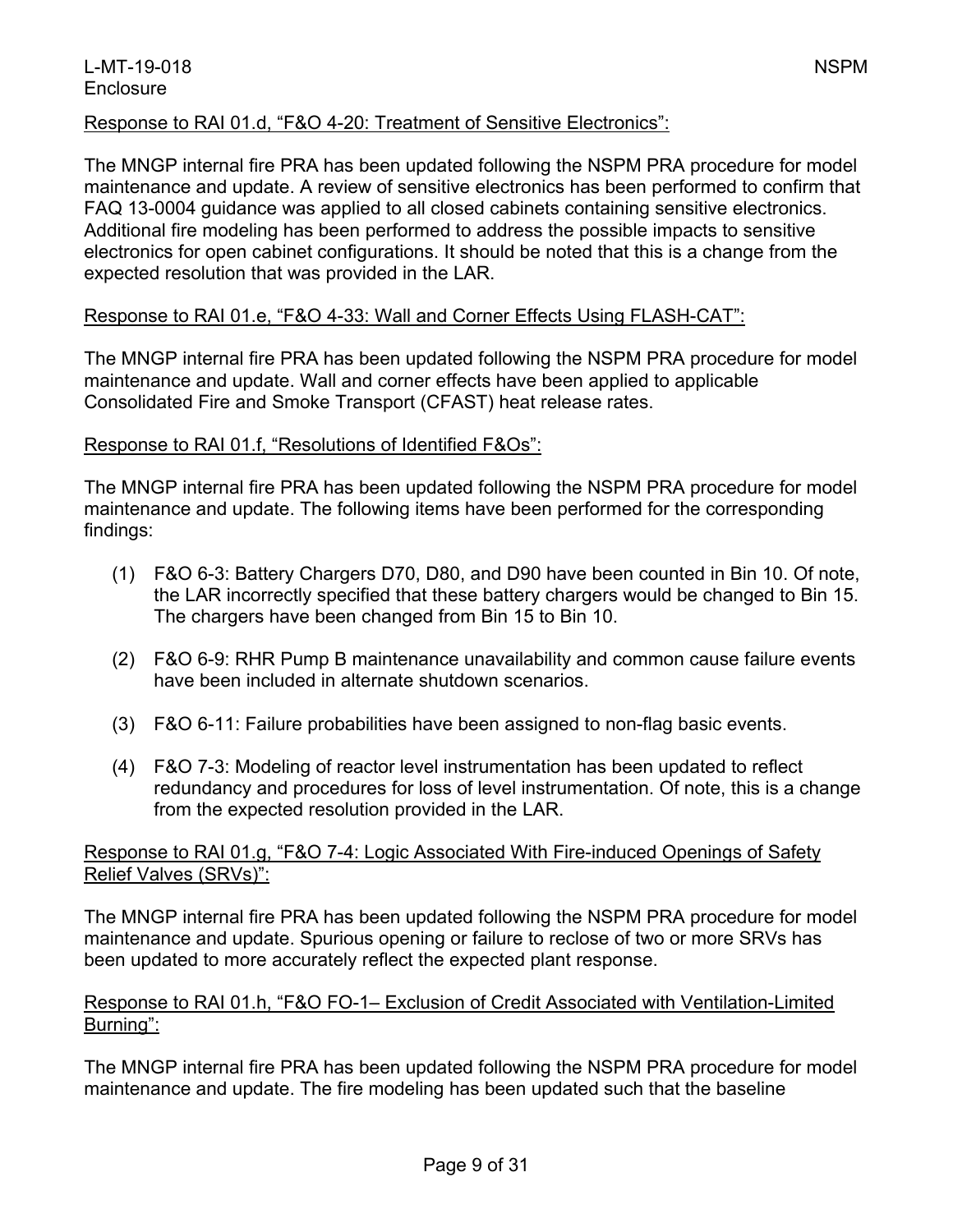(ventilation limited case) and sensitivity cases (non-ventilation limited case) for verification and validation (V&V) have been evaluated with the heat soak model when the damage criteria is exceeded, and the limiting result has been used in the internal fire PRA.

# **RAI 02 – Identified Key Assumptions and Sources of Uncertainties**

Paragraphs 50.69(c)(1)(i) and (ii) of 10 CFR require that a licensee's PRA be of sufficient quality and level of detail to support the SSC categorization process, and that all aspects of the integrated, systematic process used to characterize SSC importance must reasonably reflect the current plant configuration and operating practices, and applicable plant and industry operational experience. The guidance in NEI 00-04 specifies sensitivity studies to be conducted for each PRA model to address uncertainty. The sensitivity studies are performed to ensure that assumptions and sources of uncertainty (e.g., human error, common cause failure, and maintenance probabilities) do not mask the SSC(s) importance. Regulatory Guide 1.174, Revision 3, cites NUREG-1855, Revision 1, as related guidance. In Section B of RG 1.174, Revision 3, the guidance acknowledges specific revisions of NUREG-1855 to include changes associated with expanding the discussion of uncertainties.

In Section 4.1 of the LAR, Monticello identifies RG 1.174, Revision 3, as an applicable regulatory requirement/criteria. Contrary to Section 4.1 of the LAR, Section 3.2.7 of the LAR states that guidance in NUREG-1855, Revision 0, "Guidance on the Treatment of Uncertainties Associated with PRAs in Risk-Informed Decisionmaking," and Electric Power Research Institute (EPRI) TR-1016737, "Treatment of Parameter and Modeling Uncertainty for Probabilistic Risk Assessments," was used to identify, characterize, and screen model uncertainties. Attachment 6 of the LAR identifies five assumptions and sources of uncertainty applicable to either the IEPRA (includes internal flood) or FPRA models.

NUREG-1855 has been updated to Revision 1 as of March 2017 (ADAMS Accession No. ML17062A466). The NRC staff notes that NUREG-1855, Revision 1, provides guidance in stages A through E for how to treat uncertainties associated with PRA models in risk-informed decisionmaking. Revision 1 of NUREG-1855 cites EPRI TR-1026511, "Practical Guidance on the Use of Probabilistic Risk Assessment in Risk-Informed Applications with a Focus on the Treatment of Uncertainty." Considering these observations provide the following:

- a. A detailed summary of the process used to identify the key assumptions and sources of uncertainty presented in Attachment 6 of the LAR. The discussion should include:
	- i. How the process is consistent with NUREG-1855, Revision 1, or other NRCaccepted methods (e.g., NUREG-1855, Revision 0). If deviating from the current guidance provided in NUREG-1855, Revision 1, provide a basis to justify the appropriateness of any deviations for use in the 10 CFR 50.69 categorization process (e.g., exclusion/consideration of EPRI TR-1026511).
	- ii. A brief description of how the key assumptions and sources of uncertainties provided in Attachment 6 of the LAR were identified from the initial comprehensive list of PRA model(s) (i.e., base model) uncertainties and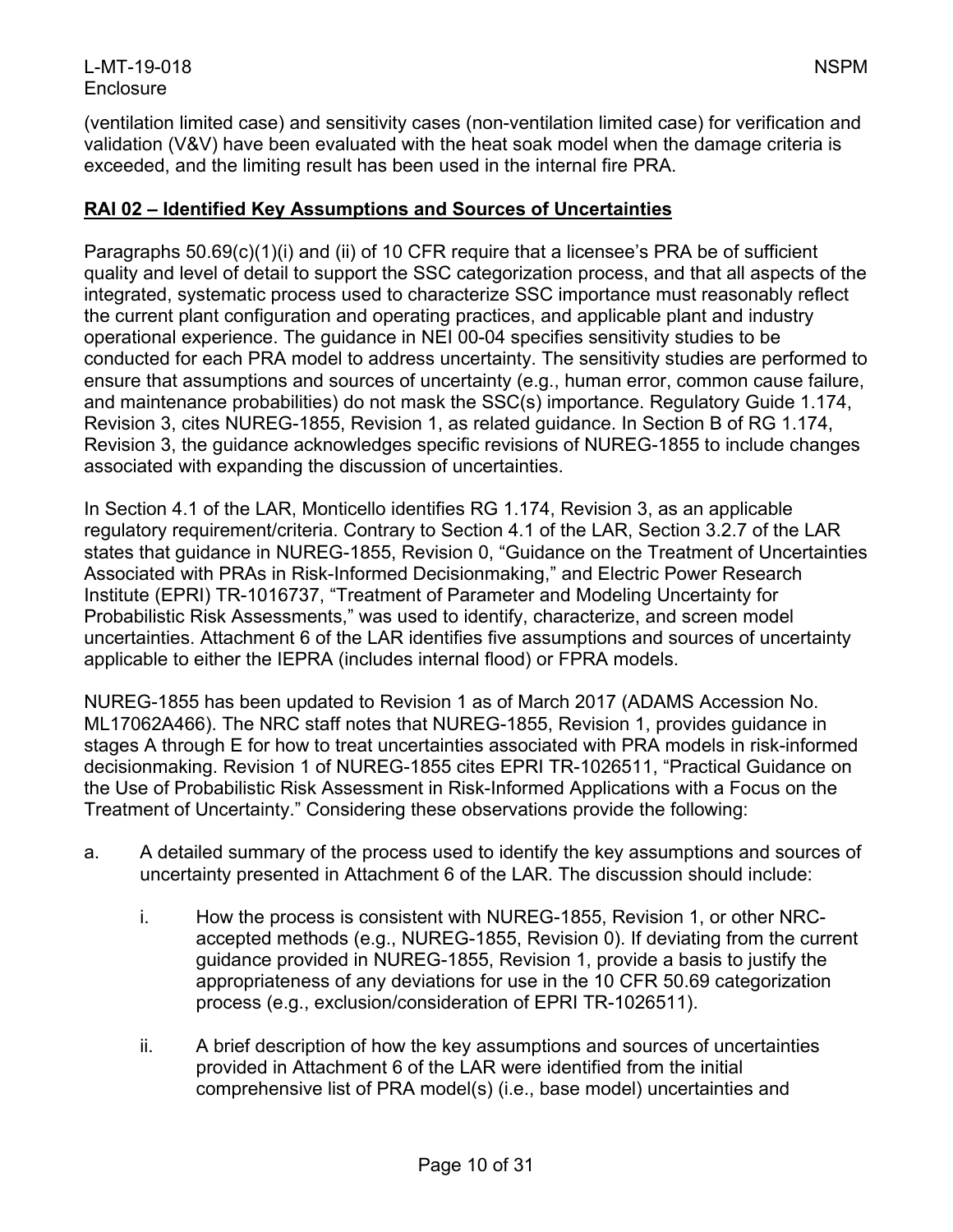assumptions, including those associated with plant-specific features, modeling choices, and generic industry concerns. This can include an identification of the sources of plant-specific and applicable generic modeling uncertainties identified in the uncertainty analyses for the base IEPRA (includes internal flood) and the base FPRA and include a disposition for each of the assumptions and/or uncertainties addressing their impact for the 10 CR 50.69 risk application. For any source of uncertainty or assumption judged not to be key to the application, provide discussion for why it is not pertinent to the application and therefore does not need to be addressed (i.e., sensitivity studies performed).

b. If the process used to identify, characterize, and assess the key assumption(s) and the treatment for the sources of uncertainty provided in Attachment 6 of the LAR cannot be justified for use in the 50.69 categorization process, provide the results of an updated assessment of the key assumptions, sources of uncertainty, and treatment of the sources of uncertainty performed in accordance with NUREG-1855, Revision 1, and NEI 00-04, Revision 0. For the treatment of the sources of uncertainty (e.g., sensitivity studies to be performed) include a detailed description of the sensitivity study and how the sensitivity study is bounding to address the specific key assumption and/or source of uncertainty.

#### NSPM Response

At the time of the submittal of the LAR, the sources of uncertainty evaluation for the internal events PRA had considered both plant-specific sources of uncertainty and the generic uncertainties identified in EPRI TR-1016737 (Reference 7). The fire PRA considered the plantspecific uncertainty sources, but did not specifically address the EPRI generic sources as provided in EPRI TR-1026511 (Reference 8).

Since the time of the LAR submittal, the internal events and fire PRAs have been updated to include the EPRI-identified generic sources of uncertainty as documented in EPRI TR-1016737 and TR-1026511. Both modeling uncertainty and completeness uncertainty sources were examined. Each PRA includes an evaluation of the sources of uncertainty for the base case models using the approach that is consistent with the ASME/ANS RA-Sa-2009 requirements for identification and characterization of uncertainties and assumptions. This evaluation meets the intent of steps C-1 and E-1 of NUREG-1855, Revision 1 (Reference 9).

At the time of the original LAR submittal, the identification of those base PRA uncertainties that were important for 10 CFR 50.69 categorization was performed based on expert judgement. To enhance the traceability of this evaluation, an additional review was performed. The approach used for this review is similar to that used at the Prairie Island Nuclear Generating Plant for its 10 CFR 50.69 LAR (Reference 10). The updated evaluation process includes a review of the Internal Events and Fire PRA Uncertainty Notebooks to determine which uncertainties could impact the 10 CFR 50.69 categorization process results. This evaluation meets the intent of the screening portion of steps C-2 and E-2 of NUREG-1855, Revision 1.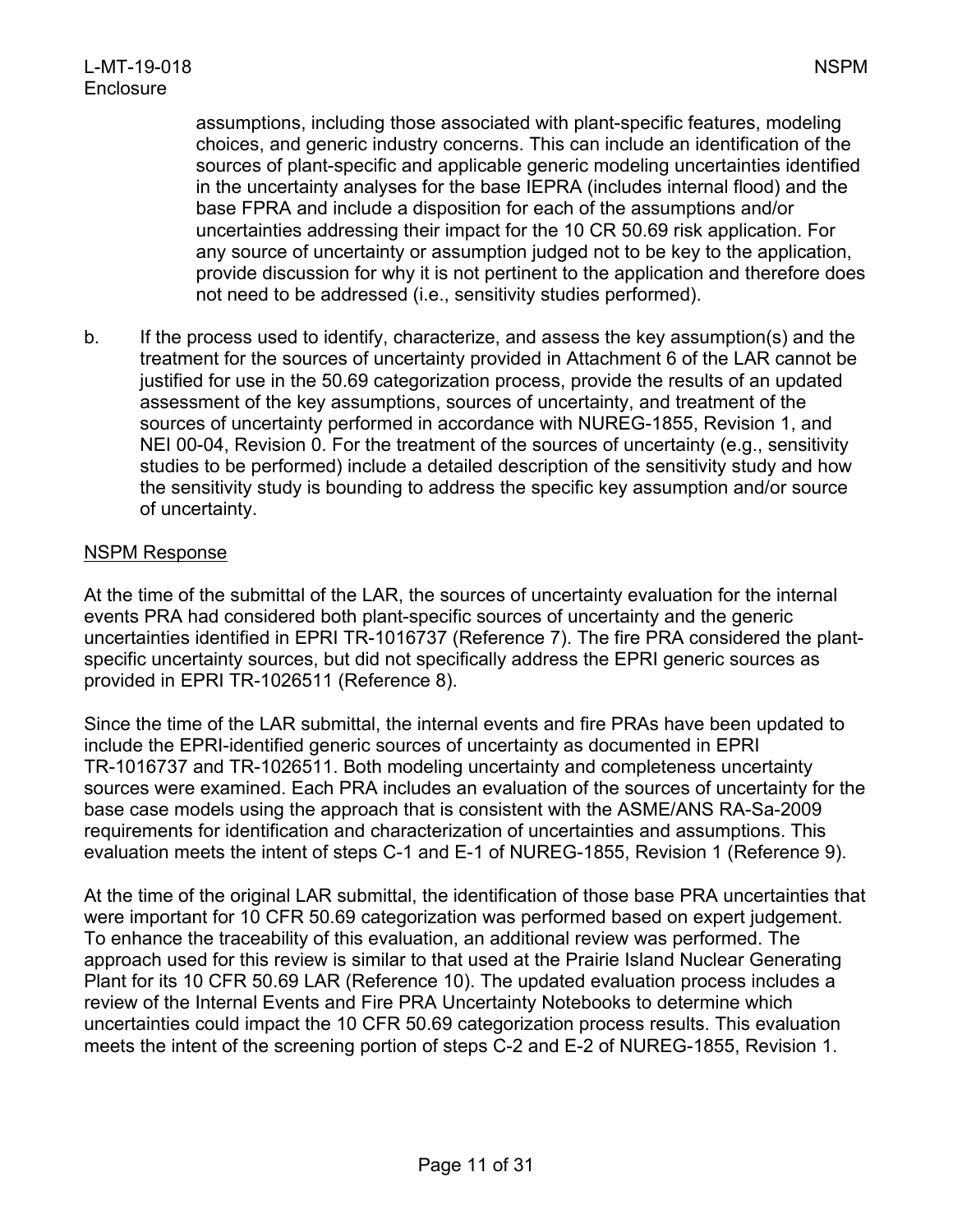# L-MT-19-018 NSPM **Enclosure**

The ultimate goal in assessing model uncertainty is to determine whether (and the degree to which) the risk metric results challenge or exceed the quantitative acceptance guidelines for the application, due to sources of model uncertainty and related assumptions. For 10 CFR 50.69 categorization, the acceptance guidelines are actually threshold values for Fussell-Vesely (F-V) and Risk Achievement Worth (RAW) for each SSC being categorized, above which the SSC is categorized as high safety significant (HSS), and below which the SSC is categorized as low safety significant (LSS). As described in Step E-2 of the NUREG, each relevant uncertainty/assumption requires some sort of sensitivity analysis, and each sensitivity performed to evaluate an uncertainty/assumption involves some change to the PRA results. Since any change to the PRA results has the potential to change the F-V and RAW importance measures for all components, every relevant uncertainty/assumption has the potential to challenge the acceptance guidelines. That is, since RAW and F-V are relative importance measures, any change to any part of the model will generate a new set of cutsets and potentially impact the RAW and F-V for every SSC. Thus, the only way to evaluate the impact of a sensitivity is to quantify the sensitivity case and compare the F-V and RAW values for all SSCs against the base case F-V and RAW values to determine if any exceed the HSS threshold in the sensitivity case that did not previously do so.

As stated in Stage F, Section 8.1, of NUREG-1855, Revision 1, an appropriate method for dealing with uncertainties and related assumptions that challenge or exceed the acceptance guidelines is to use compensatory measures or performance monitoring requirements. Section 8.5 of the NUREG states that performance monitoring can be used to demonstrate that, "following a change to the design of the plant or operational practices, there has been no degradation in specified aspects of plant performance that are expected to be affected by the change. This monitoring is an effective strategy when no predictive model has been developed for plant performance in response to a change". Since no predictive model of the increase in unreliability following alternative treatment of LSS SSCs exists, this option is appropriate for 10 CFR 50.69. In fact, the example of a performance monitoring approach to address key uncertainties/assumptions given in Section 8.5 is the factor of increase sensitivity combined with the performance monitoring process described for 10 CFR 50.69 in NEI 00-04. The NUREG, Section 8.5, states:

One example of such an instance is the impact of the relaxation of special treatment requirements (in accordance with 10 CFR 50.69) on equipment unreliability. No consensus approach to model this cause-effect relationship has been developed. Therefore, the approach adopted in NEI 00-04 as endorsed in Regulatory Guide 1.201, "Guidelines for Categorizing Structures, Systems, and Components in Nuclear Power Plants According to Their Safety Significance," [NRC, 2006a] is to:

- Assume a multiplicative factor on the SSC unreliability that represents the effect of the relaxation of special treatment requirements.
- Demonstrate that this degradation in unreliability would have a small impact on risk.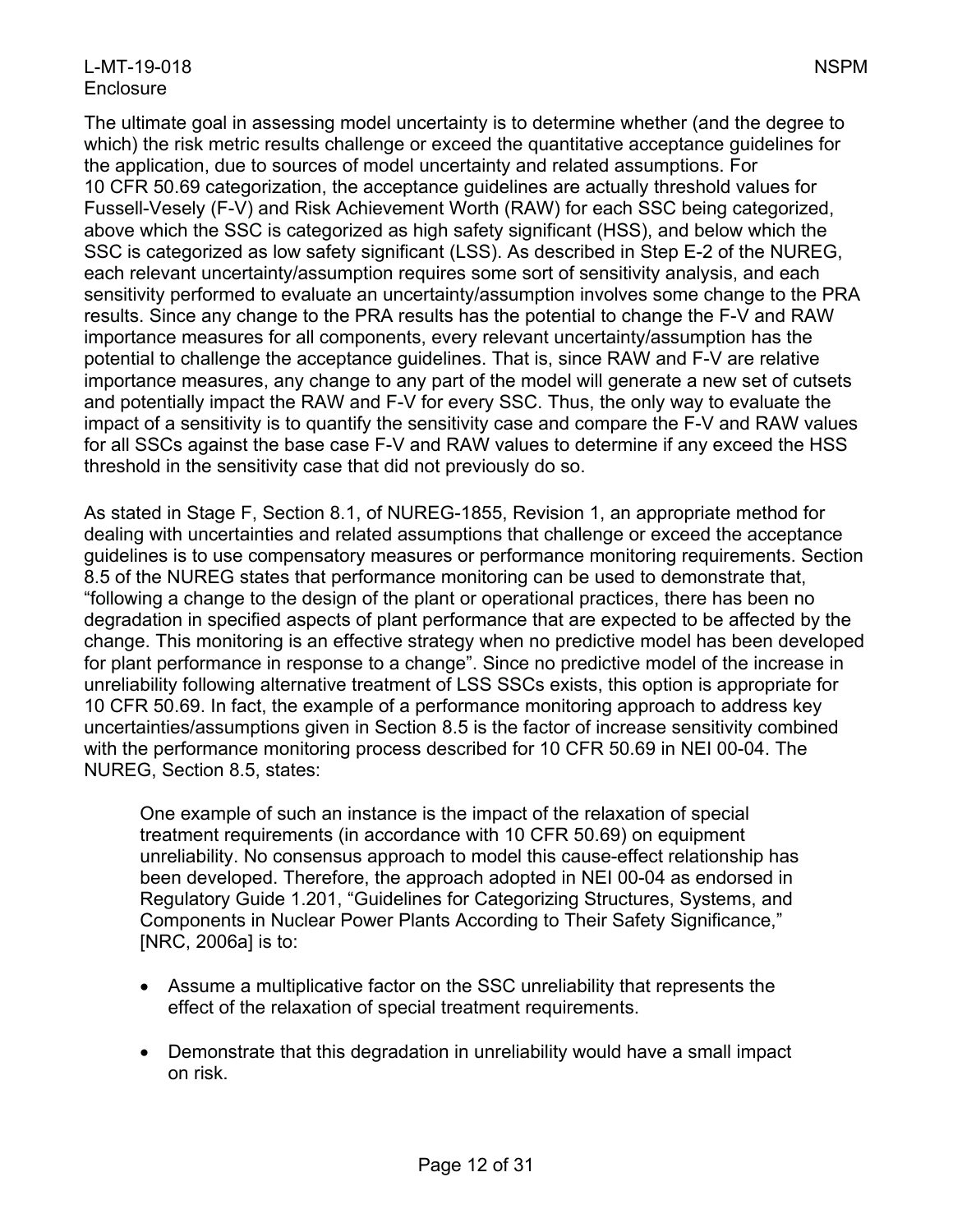Following acceptance of an application which calls for implementation of a performance monitoring program, such a program would have to be established to demonstrate that the assumed factor of degradation is not exceeded.

The use of the sensitivity study required by Section 8.1 of NEI 00-04 and performance monitoring of LSS SSCs as required by 10 CFR 50.69(e)(3) is appropriate to address key uncertainties and assumptions. The impact of any key uncertainty or assumption sensitivity would be to potentially cause an SSC to be categorized as HSS when the base PRA analysis showed it to be LSS. The potential impact of categorizing an SSC as LSS rather than HSS is that the SSC could have alternative treatments applied to it and as such, the possibility exists that the reliability of SSC could be reduced (i.e., the specified aspect of plant performance that is expected to be affected by the change is the reliability of the SSC). Per Section 8.1 of NEI 00-04, a sensitivity is performed which assumes the unreliability of all LSS components is increased by a factor of 3 to 5. Since, as discussed in NEI 00-04, no significant decrease in reliability is expected, this is very conservative. Additionally, since the failure probability of all LSS SSCs are increased at the same time in the sensitivity, this approach addresses all uncertainties/assumptions which could potentially impact the LSS/HSS categorization. The LSS sensitivity then must be shown to demonstrate that even assuming this factor increase, the quantitative guidelines of RG 1.174, "An Approach for Using Probabilistic Risk Assessment in Risk-Informed Decisions on Plant-Specific Changes to the Licensing Basis" (Reference 11), are not exceeded. Thus, the LSS sensitivity demonstrates that the potential impact of all uncertainties/assumptions is acceptable.

Additionally, a performance monitoring program must be established as part of the 10 CFR 50.69 process (per NEI 00-04 Section 12) which will monitor the reliability of all LSS SSCs to ensure that the factor of increase assumed in the sensitivity is not exceeded. This ensures the validity of the sensitivity study following implementation.

It is noted that uncertainties/assumptions which are related to SSCs being excluded from the PRA model, may not be adequately addressed by the above sensitivity and performance monitoring program. These SSCs may have been excluded because they are not believed to be required for accident mitigation, because they perform a backup function to other equipment but were conservatively not credited in the model, because their failure probability is negligible, etc. As such non-modeled functions were excluded on the basis of low importance to the PRA results initially, it is unlikely that explicitly modeling these functions would have a significant impact on the risk ranking results.

As a result of the updated evaluation of the uncertainties, Attachment 6 has been revised, replacing in total what was provided in the LAR.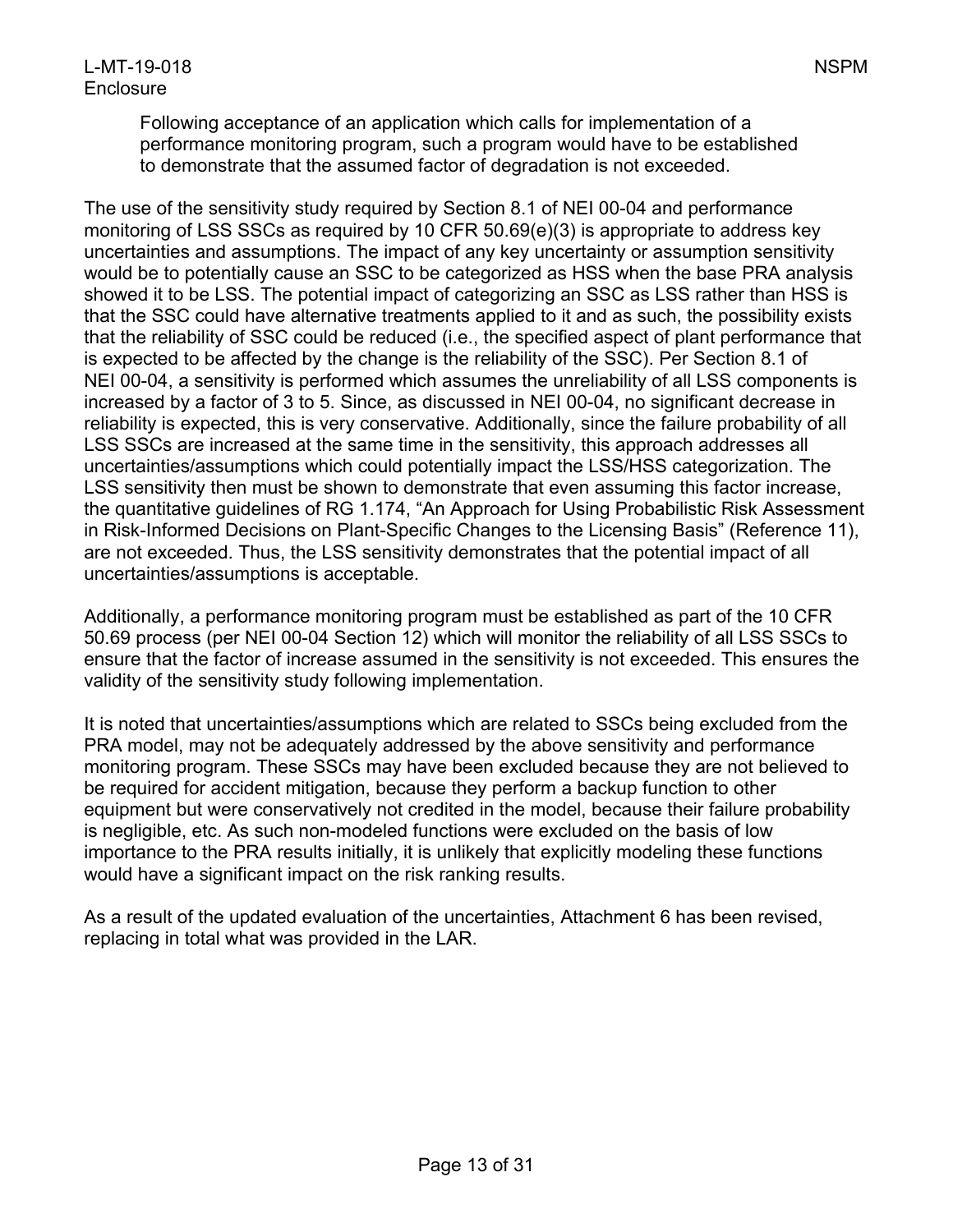# **Attachment 6: Disposition of Key Assumptions/Sources of Uncertainty**

| <b>Assumption/Uncertainty</b>                                                                                                                                                                                                                                                                                                                                                                                                                                                                                                                                                                                                                                                                                                                                                                                                                                                                                       | <b>Discussion</b>                                                                                                                                                                                                                                                                                                                                                              | <b>Disposition</b>                                                                                                                                                                                   |
|---------------------------------------------------------------------------------------------------------------------------------------------------------------------------------------------------------------------------------------------------------------------------------------------------------------------------------------------------------------------------------------------------------------------------------------------------------------------------------------------------------------------------------------------------------------------------------------------------------------------------------------------------------------------------------------------------------------------------------------------------------------------------------------------------------------------------------------------------------------------------------------------------------------------|--------------------------------------------------------------------------------------------------------------------------------------------------------------------------------------------------------------------------------------------------------------------------------------------------------------------------------------------------------------------------------|------------------------------------------------------------------------------------------------------------------------------------------------------------------------------------------------------|
| Very small loss of coolant<br>accidents (LOCAs) are<br>defined as those for which<br>flow rates are less than can<br>be made up by normal<br>makeup systems such as<br><b>Control Rod Drive Hydraulic</b><br>System $(\sim 100$ gpm). The<br>mitigating success criteria for<br>this break size is identical to<br>that for a transient initiator in<br>which decay heat makeup<br>rates are required, the only<br>difference in plant response<br>being that a high drywell<br>pressure may occur. This<br>would result in trip of drywell<br>coolers and the Residual Heat<br><b>Removal Service Water</b><br>System due to load shed, but<br>would affect no other<br>mitigating systems. Therefore,<br>this event is considered to be<br>encompassed by the Reactor<br>Trip or Turbine Trip initiating<br>event and no new initiating<br>event is created for the<br>purpose of evaluating very<br>small LOCAs. | The impact of this assumption<br>will need to be assessed for<br>specific risk applications,<br>including 10 CFR 50.69.<br>Particularly, any applications<br>where small LOCA initiators<br>could be significant<br>contributors may be affected<br>by this assumption.<br>The drywell coolers are not<br>credited in the PRA model;<br>therefore, there is no risk<br>impact. | A sensitivity study will be<br>performed that addresses<br>very small LOCAs in<br>accordance with NEI 00-04,<br>Table 5-2, to determine if<br>there are any changes in the<br>HSS/LSS determination. |
| A minimum value for a single<br>pre or post initiator Human<br>Error Probability (HEP) was<br>assumed to be 1.0E-5. This<br>value is reserved for operator<br>actions which only take a few<br>minutes but have over ten<br>hours to perform. An<br>independent or dependent<br><b>HEP combination minimum</b><br>value was assumed to be<br>$1E-6.$                                                                                                                                                                                                                                                                                                                                                                                                                                                                                                                                                                | HEP values and their<br>dependence have the ability<br>to significantly impact model<br>results; therefore, this is<br>considered an uncertainty.                                                                                                                                                                                                                              | Sensitivity studies in<br>accordance with NEI 00-04,<br>Table 5-2, will be performed<br>to evaluate the potential<br>impact of variations in HEP<br>values.                                          |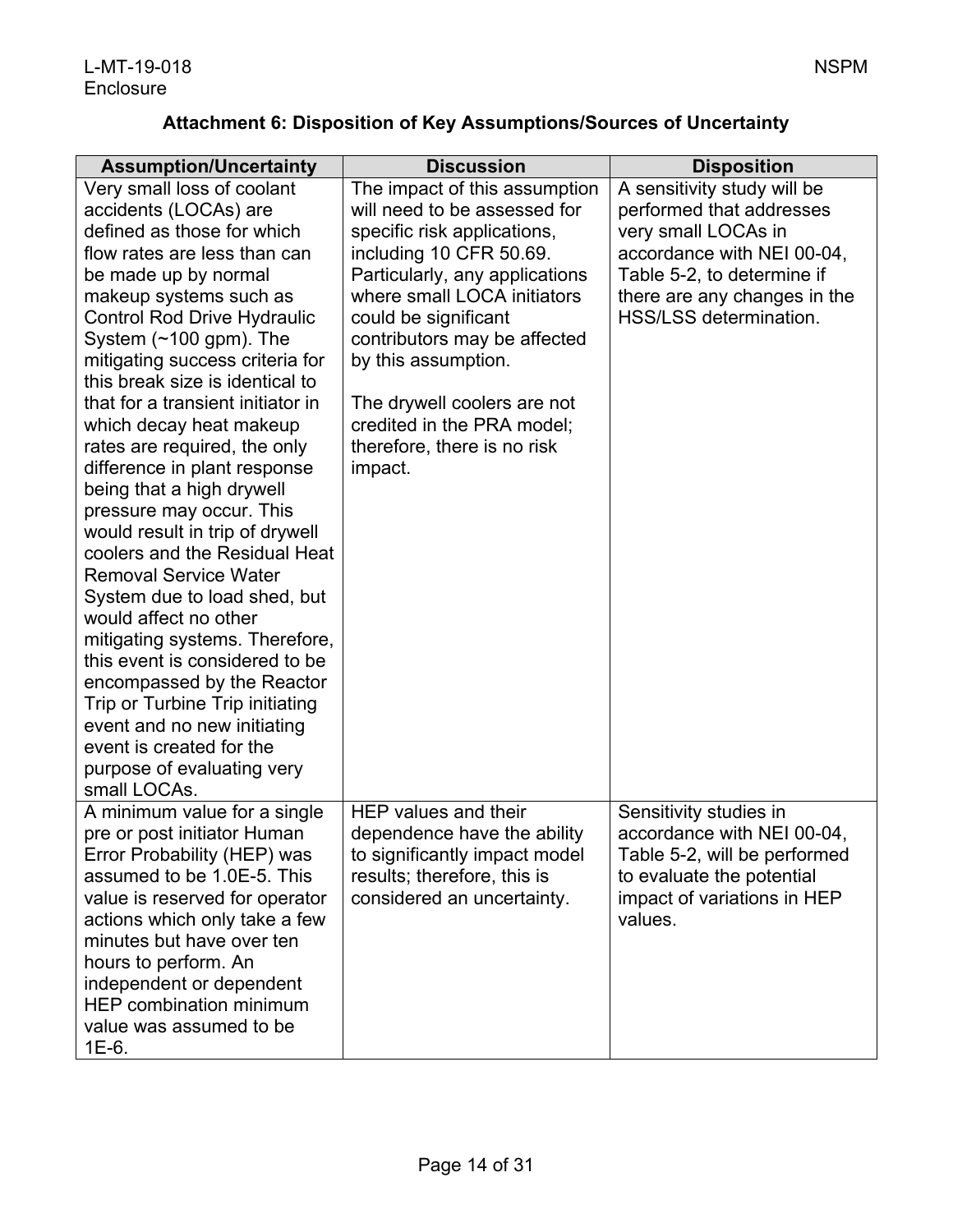| <b>Assumption/Uncertainty</b>                                                                                                                                                                                                                                                                                                                                                                                                                                                      | <b>Discussion</b>                                                                                                                                                                                                                                                                                                                                                                                                                                                                                                                                                                                                              | <b>Disposition</b>                                                                     |
|------------------------------------------------------------------------------------------------------------------------------------------------------------------------------------------------------------------------------------------------------------------------------------------------------------------------------------------------------------------------------------------------------------------------------------------------------------------------------------|--------------------------------------------------------------------------------------------------------------------------------------------------------------------------------------------------------------------------------------------------------------------------------------------------------------------------------------------------------------------------------------------------------------------------------------------------------------------------------------------------------------------------------------------------------------------------------------------------------------------------------|----------------------------------------------------------------------------------------|
| While the walkdown sheets<br>were used whenever possible<br>to obtain source systems,<br>pipe sizes, and pipe lengths<br>for the various walkdown<br>zones, there are zones in the<br>plant for which no such data<br>exists. Such cases required<br>the estimation of the<br>necessary equipment based<br>on P&ID information and the<br>analysts' experience at other<br>similar plants. The walkdown<br>notebook documents the data<br>that was estimated for this<br>analysis. | Per EPRI report (Pipe<br><b>Rupture Frequencies for</b><br>Internal Flooding Probabilistic<br><b>Risk Assessments, Revision</b><br>3, EPRI-3002000079<br>(Reference 12), April 2013)<br>internal event flood<br>frequencies are directly<br>proportional to the pipe<br>lengths. The internal flood<br>events where pipe lengths<br>could not be validated with a<br>walkdown were reviewed and<br>found to have reasonable<br>pipe length estimates based<br>on room size. Furthermore,<br>their risk contribution was<br>insignificant.<br>Isometric drawings were used<br>to estimate pipe lengths for<br>high-risk floods. | This item does not represent<br>a key source of uncertainty for<br>50.69 calculations. |

# **RAI 03 – Disposition of Key Assumptions and Sources of Uncertainties**

Paragraph 50.69(c)(1)(i) of 10 CFR requires the licensee to consider the results and insights from the PRA during categorization. The guidance in NEI 00-04 specifies sensitivity studies to be conducted for each PRA model to address uncertainty. The sensitivity studies are performed to ensure that assumptions and sources of uncertainty (e.g., human error, common cause failure, and maintenance probabilities) do not mask importance of components. NEI 00-04 guidance states that additional "applicable sensitivity studies" from characterization of PRA adequacy should be considered.

The guidance in NEI 00-04 specifies sensitivity studies to be conducted for each PRA model to address sources of uncertainty. The sensitivity studies are performed to ensure that assumptions and sources of uncertainty (e.g., human error, common cause failure, and maintenance probabilities) do not mask importance of components. NEI 00-04 guidance states that applicable sensitivity studies from characterization of PRA adequacy should be considered. For the sources of uncertainty provided in Attachment 6 of the LAR the dispositions do not discuss the specific treatment (e.g., sensitivity study) that will be performed to address the source of uncertainty and/or provide in the disposition a conclusion for why the impact of the source of uncertainty is not adverse and/or insignificant to the risk application.

• Ignition counting in the FPRA model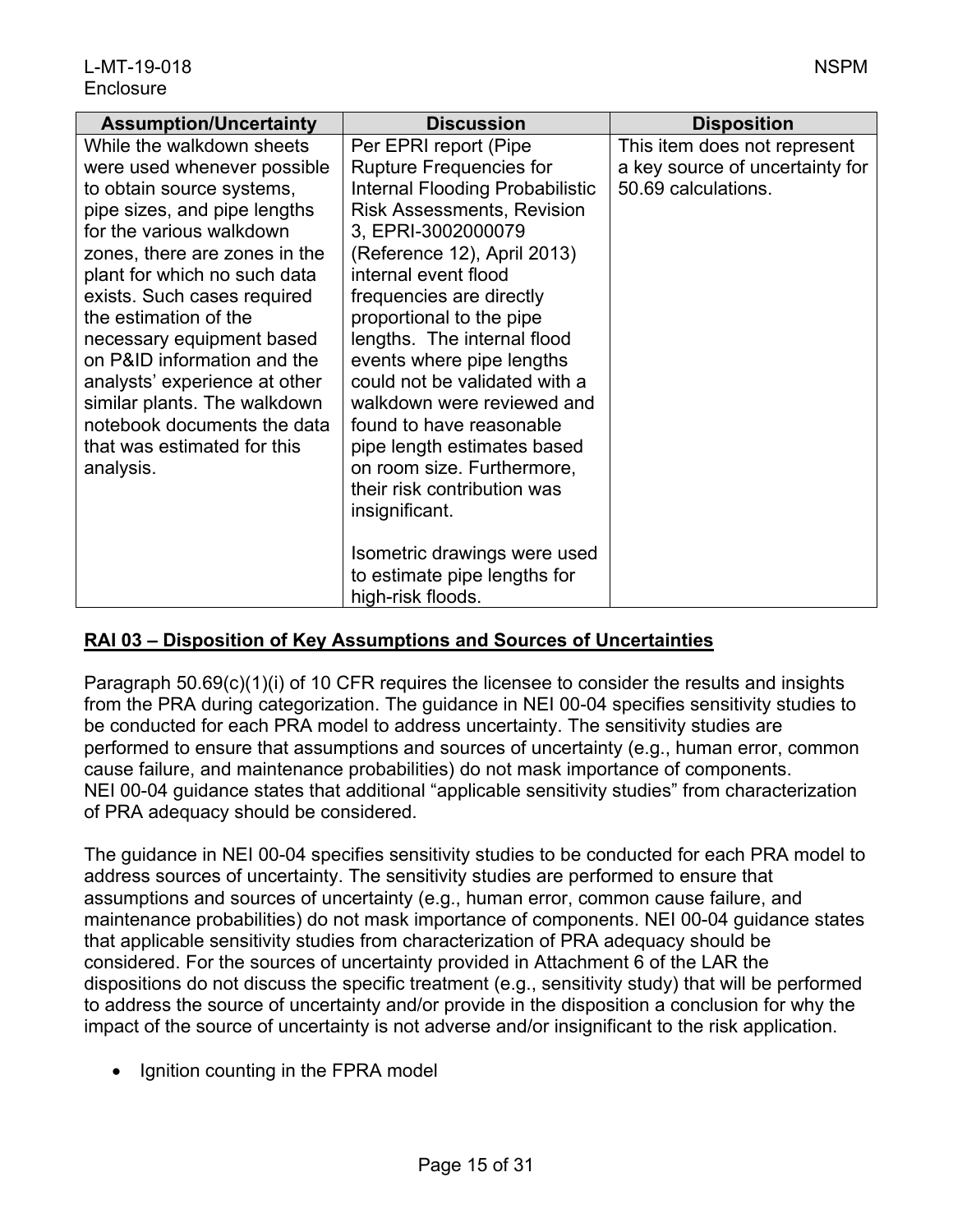- Fire cable selection for the FPRA model
- Heat release rates specified in NUREG/CR-6850 for the FPRA model

Considering the NRC staff observations, for each of the above sources of uncertainty identified, provide the following:

# EITHER:

a. Provide discussion to justify why the source of uncertainty is not adverse and or insignificant to the risk application, and therefore does not need to be addressed (i.e., sensitivity study performed) for the application.

# OR

- b. Provide the quantitative results of a sensitivity study and/or justification that supports the conclusion that the source of uncertainty has no adverse impact (i.e., mask/skew the importance measures for other SSCs) and/or insignificant impact on the 10 CFR 50.69 categorization process. Include in the justification (1) a description of the sensitivity study that was performed for the FPRA, (2) how it considered the potential to mask/ skew the importance of certain SSCs, and (3) how the sensitivity study performed bounds the source of uncertainty being addressed.
- c. Describe which of the sensitivity studies outlined in Section 5 of NEI 00-04 is directly applicable for this key assumption. Describe how the sensitivity study will be performed and include justification that addresses (1) why the sensitivity study bounds the source of uncertainty being addressed and (2) how the potential to mask/skew the importance measures of other SSCs is considered.

# OR

d. If justification and/or a sensitivity study cannot be provided in parts (a), (b), or (c) to confirm that the source of uncertainty is not adverse and/or insignificant to the 10 CFR 50.69 risk application, then propose a mechanism to address (e.g., eliminate) the source of modelling uncertainty in the FPRA model prior to implementation of the 10 CFR 50.69 risk application. This mechanism should also provide an explicit description of changes that will be made to the PRA model(s) and/or documentation to resolve this issue and include any additional finding-level F&O(s) identified as a result of performing a potential peer review that may be determined to be necessary for resolution of the F&O (i.e., involve an upgrade). An example mechanism would be a table of listed implementation items referenced in a license condition.

#### NSPM Response

The most recent update of the MNGP fire PRA model re-evaluated the sources of uncertainty based on the most recent industry guidance. The current methodologies used for developing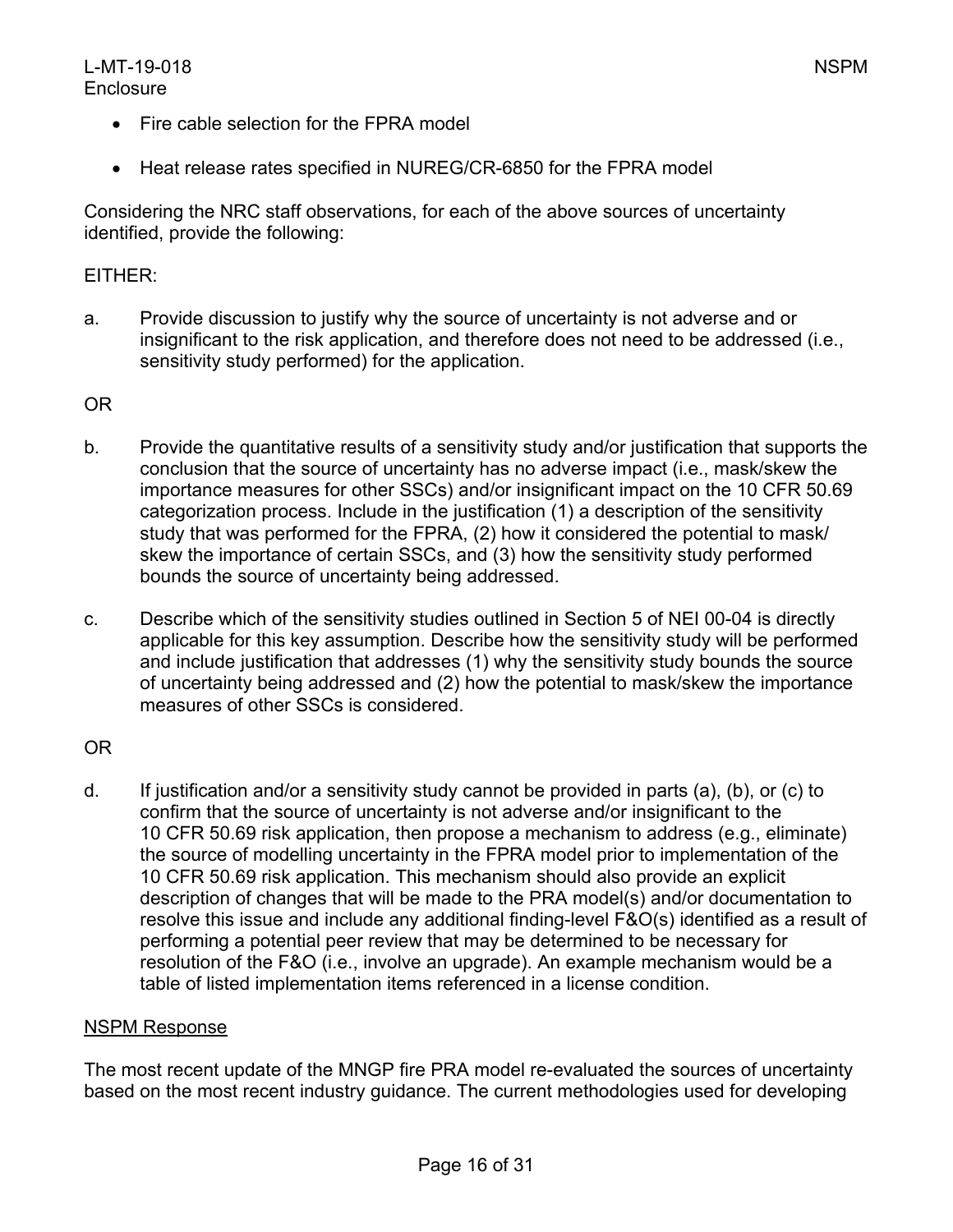#### L-MT-19-018 NSPM **Enclosure**

the MNGP fire PRA model use industry accepted approaches that meet and have been Peer Reviewed against the ASME/ANS RA-Sa-2009 Standard (Reference 13) at Capability Category II. In particular, an additional review of the previously identified sources of uncertainty determined that each of the previously identified sources are not actually significant uncertainty sources since they follow current NRC fire PRA guidance. These sources of uncertainty are:

- Ignition sources were counted using guidance from NUREG/CR-6850, "EPRI/NRC-RES Fire PRA Methodology for Nuclear Power Facilities, Volume 2: Detailed Methodology" (Reference 14), and NUREG/CR-6850 Supplement 1, "Fire Probabilistic Risk Assessment Methods Enhancements" (Reference 15).
- Cable selection was performed using guidance from NUREG/CR-6850, Volume 2, and NUREG/CR-7150, "Joint Assessment of Cable Damage and Quantification of Effects from Fire (JACQUE-FIRE)", Volume 1 (Reference 16).
- Heat release rates of ignition sources were taken from NUREG/CR-6850, Volume 2, NUREG-7010, Volume 1, "Cable Heat Release, Ignition, and Spread in Tray Installations During Fire (CHRISTIFIRE)" (Reference 17), and NUREG-2178, Volume 1, "Refining and Characterizing Heat Release Rates from Electrical Enclosures During Fire (RACHELLE-FIRE)", (Reference 18).

# **RAI 04 – Qualitative Function Categorization**

NEI 00-04, Section 9.2.2, "Review of Safety Related Low Safety-Significant Functions/SSCs, "states in part, in making their assessment, the IDP should consider the impact of loss of the function/SSC against the remaining capability to perform the basic safety functions. This section also provides seven questions that should be considered for making the final determination of the safety-significance for each system function/SSC. In Table 3-1 of the LAR, the intersection of the column labeled "IDP Changes from Preliminary HSS to LSS" and the row labeled "Qualitative Criteria" states that the IDP can change HSS to LSS. It is unclear from the LAR how the IDP will collectively assess these seven specific questions.

- a. Clarify the IDP will collectively assess the seven specific questions to identify a function/SSC as LSS as opposed to HSS. For example, a function/SSC is considered HSS when the answer to any one question is false.
- b. If the criteria provided in part (a) considers more than one question is false for the IDP to assign a category of HSS to an SSC, provide justification to support rationale for why this is appropriate to use in the 10 CFR 50.69 risk-informed application.

#### NSPM Response

Table 3-1 has been modified to further clarify how the guidance in NEI 00-04, Section 9.2, "IDP Process", is applied to the NSPM categorization process. The following revision of Table 3-1 replaces what was provided in the LAR: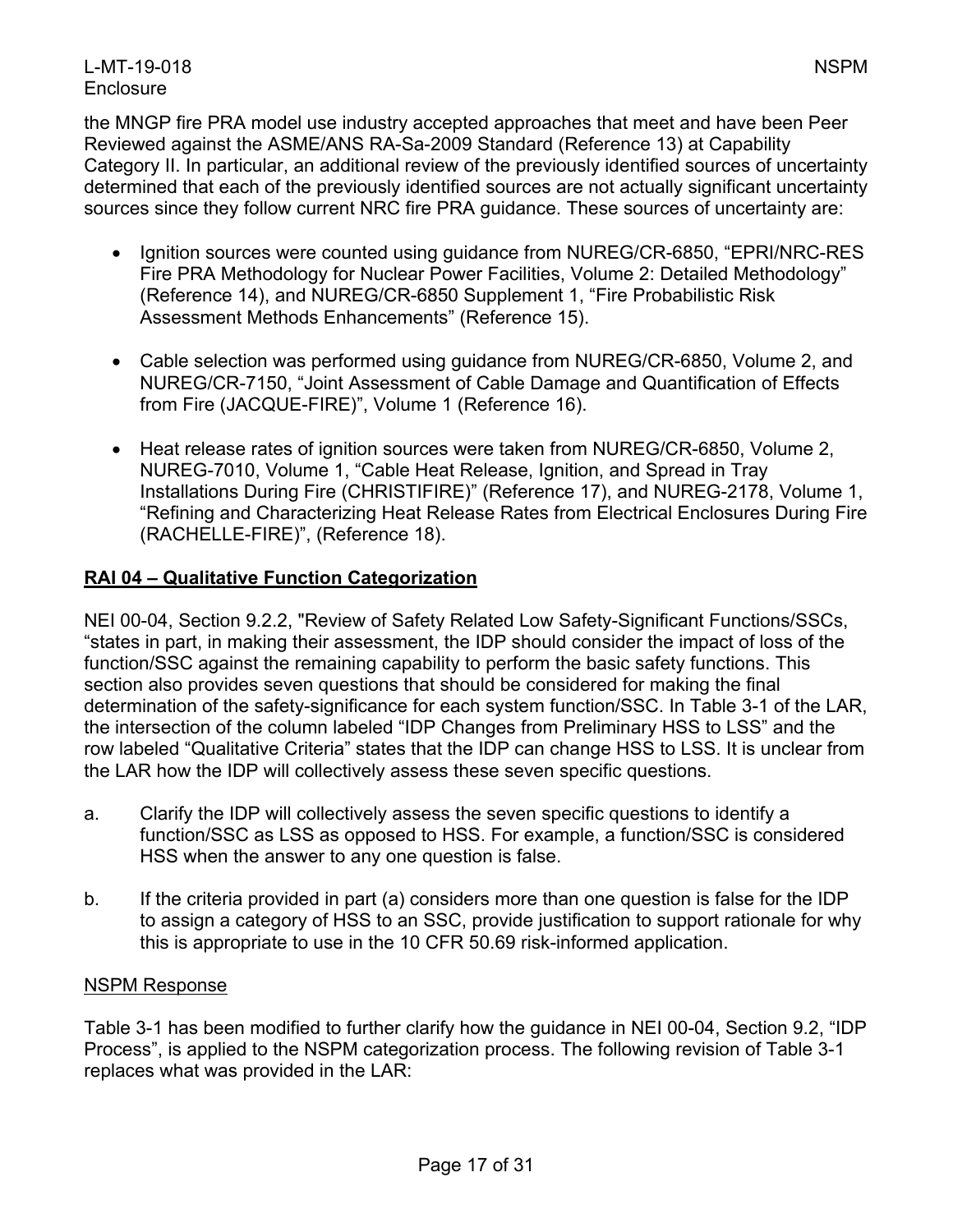| Element                   | <b>Categorization Step</b><br>(NEI 00-04 Section)                                          | <b>Evaluation Level</b> | <b>IDP Change</b><br><b>HSS to LSS</b> | <b>Drives</b><br>Associated<br><b>Functions</b> |
|---------------------------|--------------------------------------------------------------------------------------------|-------------------------|----------------------------------------|-------------------------------------------------|
| Risk<br>(PRA<br>Modeled)  | <b>Internal Events Base Case</b><br>(Section 5.1)                                          |                         | Not Allowed                            | Yes                                             |
|                           | Fire, Seismic and Other<br><b>External Events Base Case</b><br>(Sections 5.2, 5.3 and 5.4) | Component               | Allowable                              | <b>No</b>                                       |
|                           | <b>PRA Sensitivity Studies</b>                                                             |                         | Allowable                              | <b>No</b>                                       |
|                           | <b>Integral PRA Assessment</b><br>(Section 5.6)                                            |                         | <b>Not Allowed</b>                     | Yes                                             |
| Risk<br>(Non-<br>modeled) | Fire, Seismic and Other<br><b>External Hazards</b><br>(Sections 5.2, 5.3 and 5.4)          | Component               | <b>Not Allowed</b>                     | <b>No</b>                                       |
|                           | Shutdown<br>(Section 5.5)                                                                  | Function/Component      | <b>Not Allowed</b>                     | <b>No</b>                                       |
| Defense-in-<br>Depth      | Core Damage<br>(Section 6.1)                                                               | Function/Component      | <b>Not Allowed</b>                     | Yes                                             |
|                           | Containment<br>(Section 6.2)                                                               | Component               | <b>Not Allowed</b>                     | Yes                                             |
| Qualitative<br>Criteria   | Considerations<br>(Section 9.2)                                                            | Function                | Allowable <sup>1</sup>                 | N/A                                             |
| Passive<br>.              | Passive<br>(Section 4)                                                                     | Segment/Component       | <b>Not Allowed</b>                     | <b>No</b>                                       |

# **Table 3-1** – Categorization Evaluation Summary

Notes:

<sup>1</sup> The assessments of the qualitative considerations are agreed upon by the IDP in accordance with Section 9.2. In some cases, a 50.69 categorization team may provide preliminary assessments of the seven considerations for the IDP's consideration, however the final assessments of the seven considerations are the direct responsibility of the IDP.

The seven considerations are addressed preliminarily by the 50.69 categorization team for at least the system functions that are not found to be HSS due to any other categorization step. Each of the seven considerations requires a supporting justification for confirming (true response) or not confirming (false response) that consideration. If the 50.69 categorization team determines that one or more of the seven considerations cannot be confirmed, then that function is presented to the IDP as preliminary HSS. Conversely, if all the seven considerations are confirmed, then the function is presented to the IDP as preliminary LSS.

The System Categorization Document, including the justifications provided for the qualitative considerations, is reviewed by the IDP. The IDP is responsible for reviewing the preliminary assessment to the same level of detail as the 50.69 team (i.e. all considerations for all functions are reviewed). The IDP may confirm the preliminary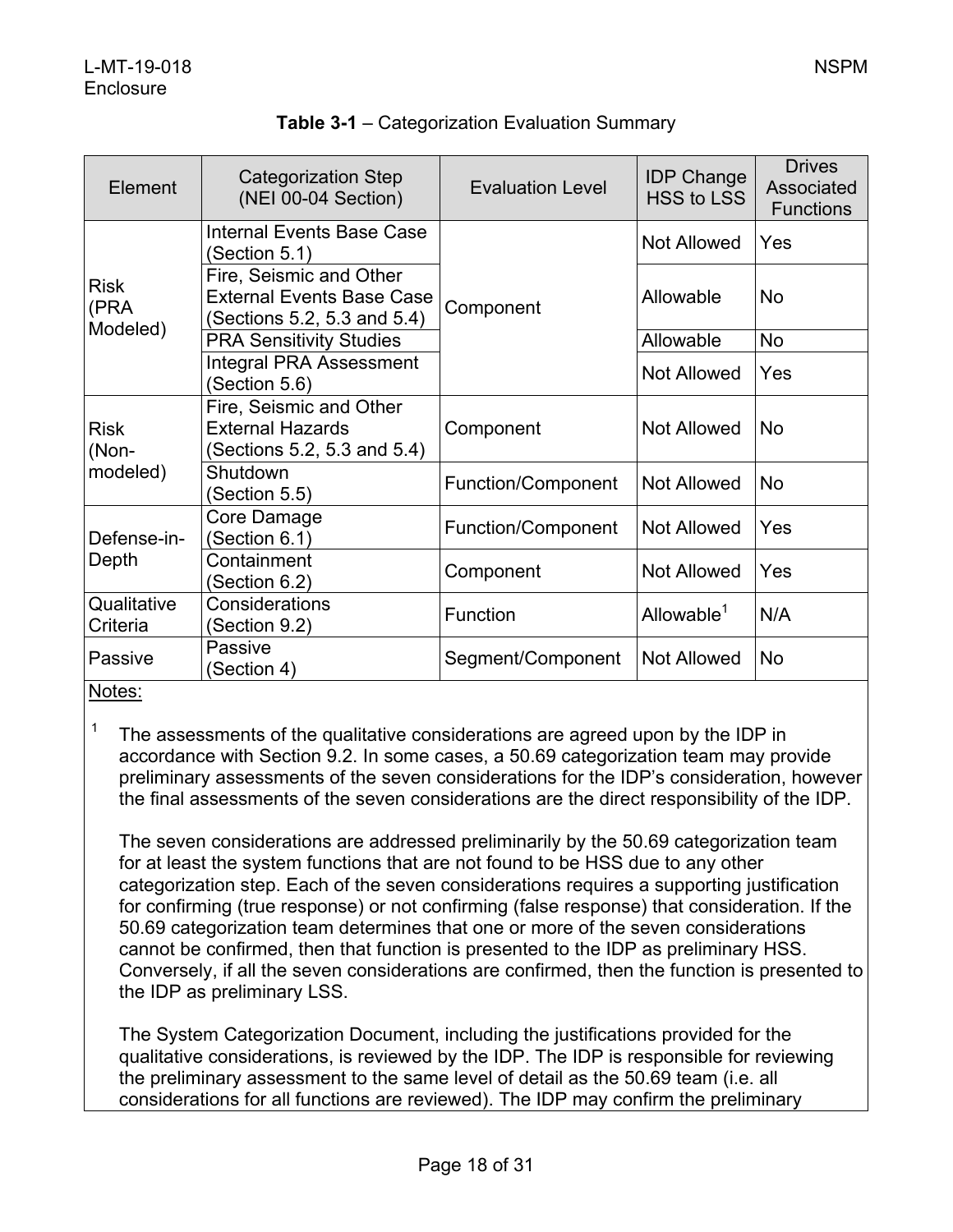| Element                                                                                                                                                                                                                                                                                                                                                                                                                                                                                 | <b>Categorization Step</b><br>(NEI 00-04 Section) | <b>Evaluation Level</b> | <b>IDP Change</b><br>HSS to LSS | <b>Drives</b><br>Associated<br><b>Functions</b> |  |  |
|-----------------------------------------------------------------------------------------------------------------------------------------------------------------------------------------------------------------------------------------------------------------------------------------------------------------------------------------------------------------------------------------------------------------------------------------------------------------------------------------|---------------------------------------------------|-------------------------|---------------------------------|-------------------------------------------------|--|--|
| function risk and associated justification or may direct that it be changed based upon their<br>expert knowledge. Because the Qualitative Criteria are the direct responsibility of the IDP,<br>changes may be made from preliminary HSS to LSS or from preliminary LSS to HSS at<br>the discretion of the IDP. If the IDP determines any of the seven considerations cannot be<br>confirmed (false response) for a function, then the final categorization of that function is<br>HSS. |                                                   |                         |                                 |                                                 |  |  |

# **RAI 05 – SSCs Categorization Based on Other External Hazards**

Sections 50.69(c)(1)(ii) of 10 CFR require that the licensee determine SSC functional importance using an integrated, systematic process for addressing initiating events (internal and external), SSCs, and plant operating modes, including those not modeled in the plantspecific PRA.

LAR Section 3.2.4 states in part, "[a]ll other hazards (i.e., not seismic or fire hazards) were screened from applicability to Monticello per a plant-specific evaluation in accordance with GL-88-20, supplement 4, and updated to use the criteria in ASME PRA Standard RA-Sa-2009." This statement appears to indicate that Monticello proposes to treat all SSCs as LSS with respect to other external events. However, the LAR also states that "[a]s part of the categorization assessment of other external hazard risk, an evaluation is performed to determine if there are components being categorized that participate in screened scenarios and whose failure would result in an unscreened scenario." The two cited statements from the LAR seem to be in conflict. Attachments 4 and 5 of the LAR provide a summary of the other external hazards screening results, but does not appear to address any considerations related to applying Figure 5-6 of NEI 00-04 guidance to those hazards. Considering these observations:

- a. Identify the external hazards that will be evaluated according to the flow chart in NEI 00-04, Section 5.4, Figure 5-6. Provide detailed justification for screening external hazards (i.e., external flood, high winds, and tornados) using the criteria in Part 6 of ASME/ANS RA-Sa-2009. As applicable, the justification should include consideration of uncertainties in the determination of demonstrably conservative mean values as discussed in Section 6.2-3 of ASME/ANS RA-Sa-2009.
	- i. Provide justification for the conclusion provided in Attachment 5 of the LAR for criterion PS1, that the external flood, high winds, and tornados hazard(s) cannot cause a core damage accident.
	- ii. Attachment 4, External Hazards Screening, of the LAR states that recent evaluation of the external flood hazard performed in response to the post-Fukushima 50.54(f), request for information indicated that risk from river flood is bounded by the current licensing basis and local intense precipitation does not challenge safety systems. Section 3.1.1 of the LAR also states that for these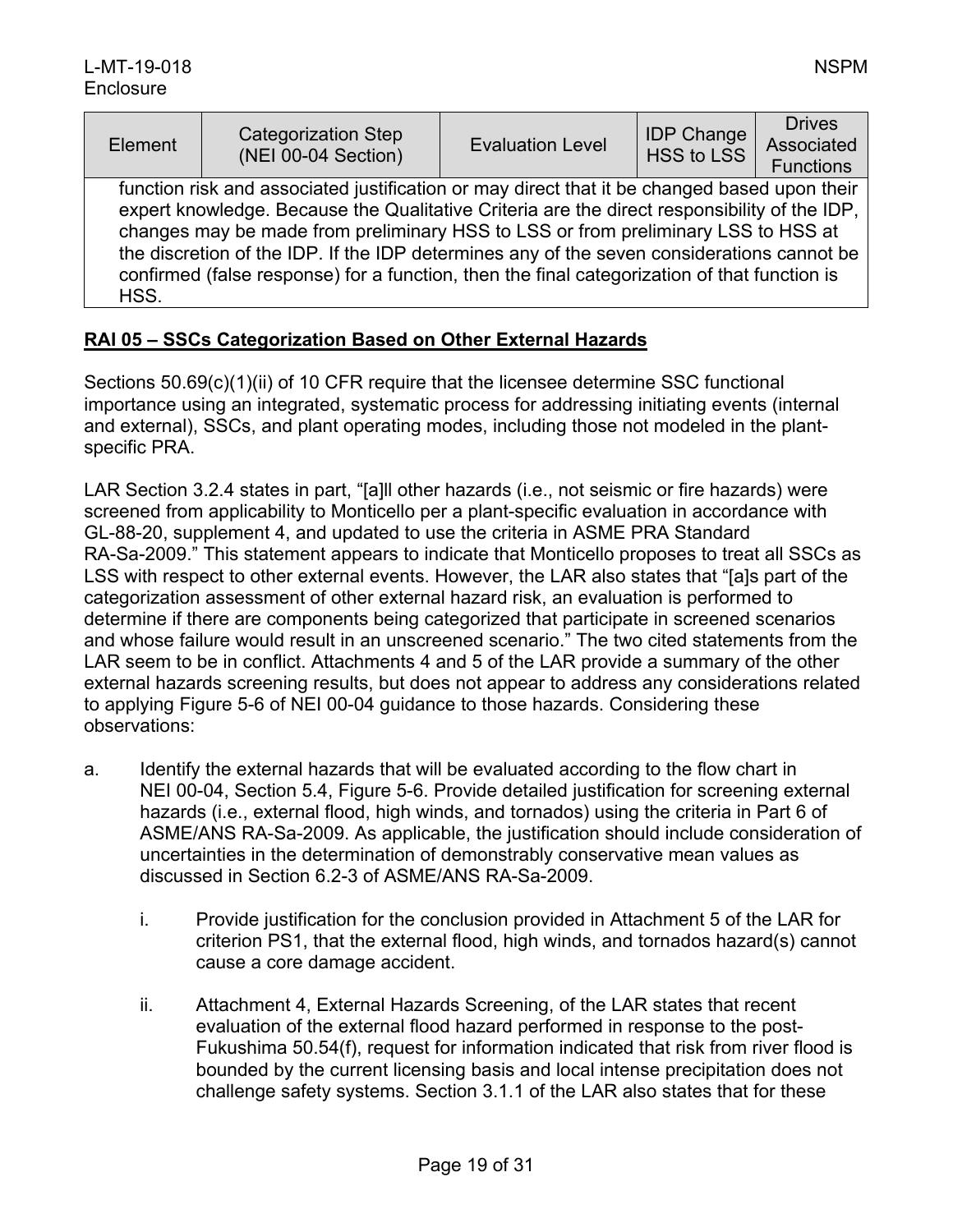reasons the external flood hazard was screened out. An NRC staff assessment of Monticello's evaluation of the external flood hazard at Monticello dated April 12, 2016 (ADAMS Accession No. ML18081A948) refers to passive and active plant features that are credited to mitigate flood damage. For the external flood hazard, provide detailed justification for concluding that the current licensing basis and local intense precipitation is bounding (i.e., external flood hazard CDF is less than 1×10-6 per reactor-year).

- iii. Attachment 4 of the LAR states that wind damage is bounded by damage caused by tornadoes. Attachment 4 of the LAR also states that tornado wind speed corresponding to an exceedance frequency of 1×10-6 per year is less than the wind speed that plant structures were designed to and therefore screening category PS4 (CDF less than 1×10-6 per year) is met, and damage due to the forces associated with extreme wind or tornadoes can be screened. However, this rational for screening tornadoes does not take into consideration the possibility of tornado missiles. The NRC staff notes that tornadoes with higher exceedance frequencies than 1×10-6 per year (corresponding to lower wind speeds) can generate missiles which can potentially damage plant equipment that supports safe plant shutdown. Also, the LAR does not provide a basis or justification for the CDF associated with tornadoes missiles is 1.1×10-7 per year. Provide detailed justification for concluding that for the high winds and tornados hazard, the mean frequency is less than 1×10-5 per reactor-year and the mean conditional core damage probability is less than 0.1.
- b. Figure 5-6 of NEI 00-04 shows that if an SSC is included in a screened scenario(s), then for that SSC to be considered a candidate LSS, the licensee has to show that if the component was removed, the screened scenario(s) would not become unscreened.
	- i. Identify and justify what type of SSCs, if any, are credited in the screening of the external hazard(s), including both passive, active, and temporary features.
	- $ii.$  If there are any SSCs credited for screening of the external hazard(s), then explain and justify how the guidance in Figure 5-6 of NEI 00-04 will be applied for each of the external hazard(s).
- c. If the external hazards (i.e., external flood, high winds and tornados) cannot be screened out in item (a), discuss, using quantitative or qualitative assessments, how the risk from those hazards will be considered in the categorization program. The discussion should include consideration of and, as applicable, the basis for the following factors:
	- The frequency of the external hazard(s),
	- The impact of the external hazard(s) on plant SSCs and plant's operation including the ability to respond to the external hazard initiating event,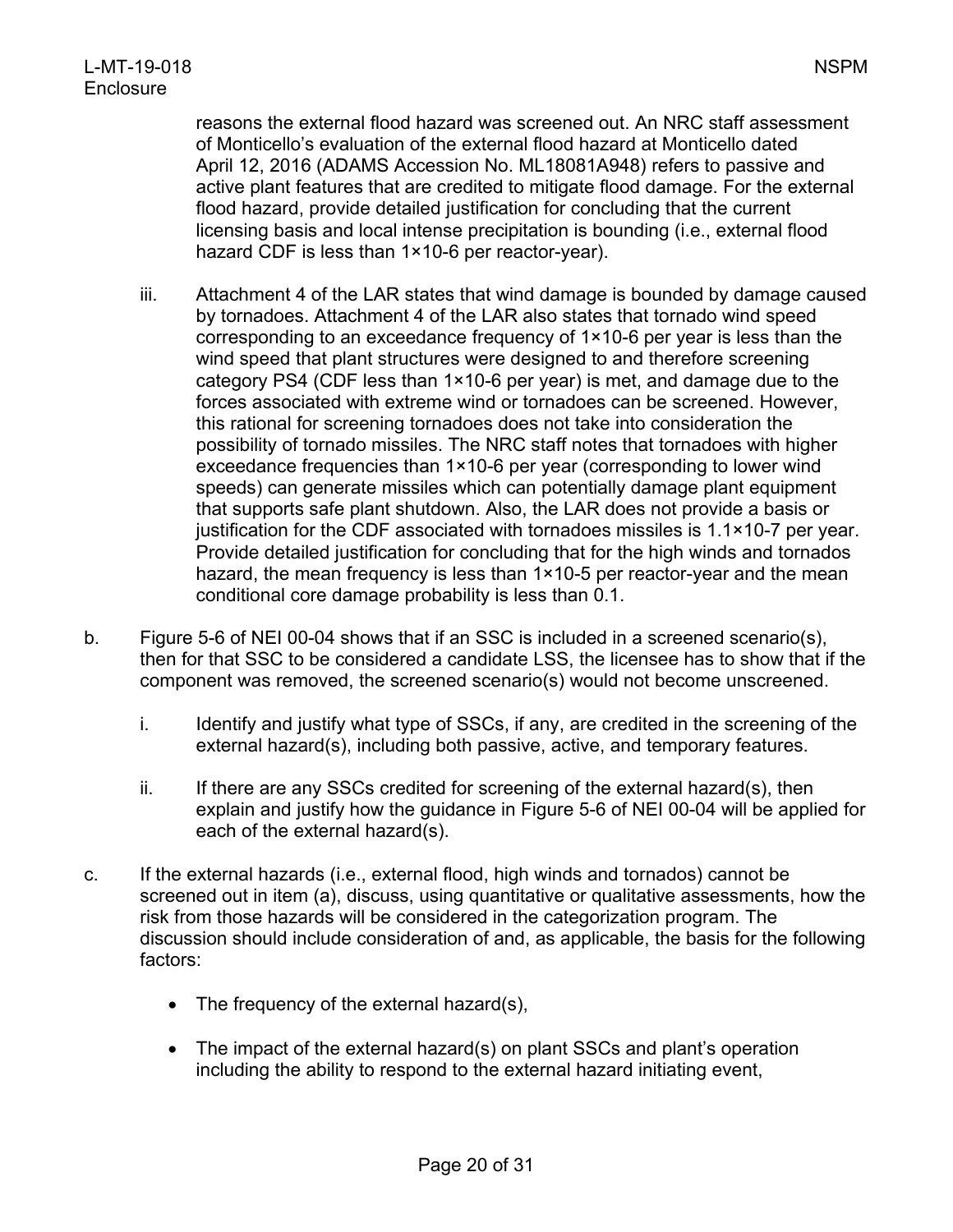- The operating experience associated with reliability of the external hazard(s) protection measures (e.g., flood seals), and
- The reliability of operator actions.

#### NSPM Response

#### Response to RAI 05.a:

Section 3.2.4 of the LAR has been modified, as indicated below, to better clarify how the guidance in NEI 00-04, Section 5.4, is applied to the NSPM categorization process. Changes are represented in italics:

# **3.2.4 Other External Hazards**

All other external hazards (i.e., not seismic or fire hazards) were screened from applicability to MNGP per a plant-specific evaluation in accordance with GL 88-20, Supplement 4, and updated to use the criteria in the ASME PRA Standard RA-Sa-2009 (Reference 11). Attachment 4 to this enclosure provides a summary of the other external hazards screening results. Attachment 5 provides a summary of the progressive screening approach for external hazards.

*As part of the categorization assessment of other external hazard risk, an evaluation is performed to determine if there are components being categorized that participate in screened scenarios and whose failure would result in an unscreened scenario. Consistent with the flow chart in Figure 5-6 in Section 5.4 of NEI 00-04, these components would be considered HSS.*

*The following hazards will be evaluated for the potential for unscreened scenarios as a result of the SSC categorization process:*

- *External Flooding*
- *Extreme Wind or Tornado*
- *Lightning*
- *Low River and Drought*
- *Low Winter Temperature, Snow, and Ice Cover*
- *Transportation and Pipeline Accidents*
- *Toxic Gases*
- *Forest or Range Fire*
- *Sand or Dust Storm*

*All remaining hazards were screened from applicability and considered insignificant for every SSC and, therefore, will not be considered during the categorization process.*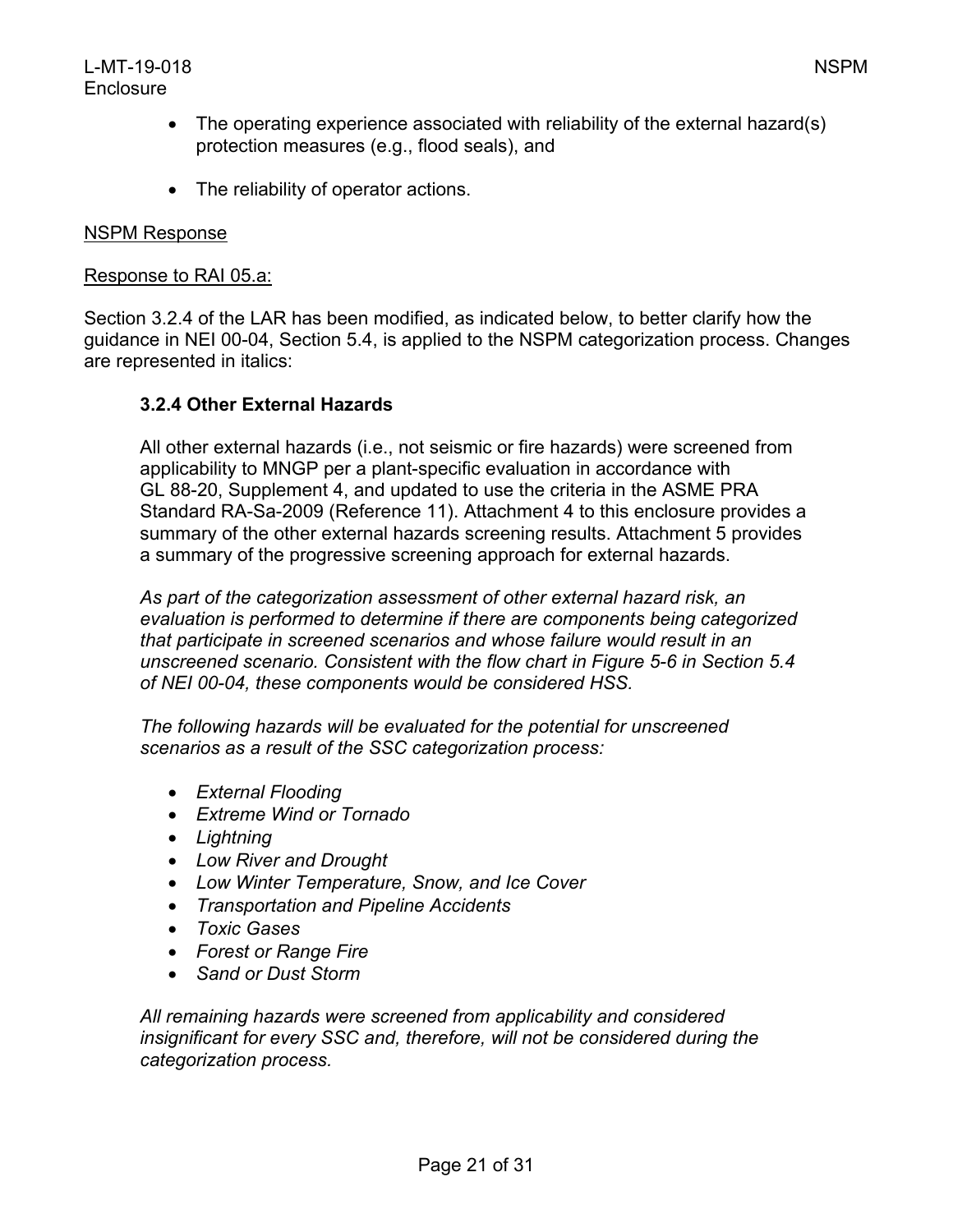#### Response to RAI 05.a.i:

A detailed re-evaluation of other external hazards was conducted. This evaluation utilized the screening and evaluation criteria specified in Part 6 of ASME/ANS RA-Sa-2009.

In that evaluation, the updated examination of external flood risk, including the updated plant data, flood history and new measures for risk management validate the current flood mitigation strategy of the current design basis. External flooding events will cause no flooding damage to MNGP safety-related SSCs. External flooding and intense precipitation hazard events can be screened out from the MNGP PRA following the ASME/ANS RA-Sa-2009 supporting requirements EXT-B1 (Criterion 3) and EXT-C1 (Criterion A).

The evaluation also determined that MNGP has been designed for extreme winds and tornado loadings that meet or exceed of the current regulatory guidance. The safety related SSCs are protected from tornado missiles using barriers with thicknesses exceeding the current requirements based on recent tornado hazard analysis. Therefore, the MNGP design meets the supporting requirement EXT-C1 Criterion C. It is concluded that the hazard events of extreme winds and tornadoes can be screened out for MNGP.

#### Response to RAI 05.a.ii:

The probable maximum flood (PMF) at MNGP was determined to be 939.2 feet mean sea level (MSL). The site grade level is 930 feet MSL. External flood protection at MNGP for floods above site grade level is provided through construction of berms and a bin wall (levee), as well as sealing various openings upon prediction of flood levels approaching site grade level. The walls that are part of the plant structures generally prevent flooding ingress; however, not all external plant doors are watertight.

As noted in the response to RAI 05.a, plant SSCs that are credited for external flooding protection will be evaluated in accordance with the guidance of Figure 5-6 of NEI 00-04 to ensure that no unscreened scenarios are created.

#### Response to RAI 05.a.iii:

Safety-related SSCs at MNGP are protected from high winds and tornados by reinforced concrete slabs and walls, and steel missile barriers. As described in the MNGP Individual Plant Examination of External Events (IPEEE) (References 19 and 20), MNGP structures that include the design basis tornado missiles in their design are considered to provide adequate protection from these missiles since the building wall thicknesses exceed the RG 1.76, "Design-Basis Tornado and Tornado Missiles for Nuclear Power Plants", Revision 1 (Reference 21), required thicknesses for a Region I tornado. Therefore, these walls can be screened from further consideration. Further, penetrations that could not be screened were identified and an analysis was performed using the methodologies and data presented in NUREG/CR-4461, "Tornado Climatology of the Contiguous United States" (Reference 22), and EPRI Report NP-2005, "Tornado Missile Simulation and Design Methodology, Volumes 1 and 2" (References 23 and 24), to determine, for each of the identified openings, the corresponding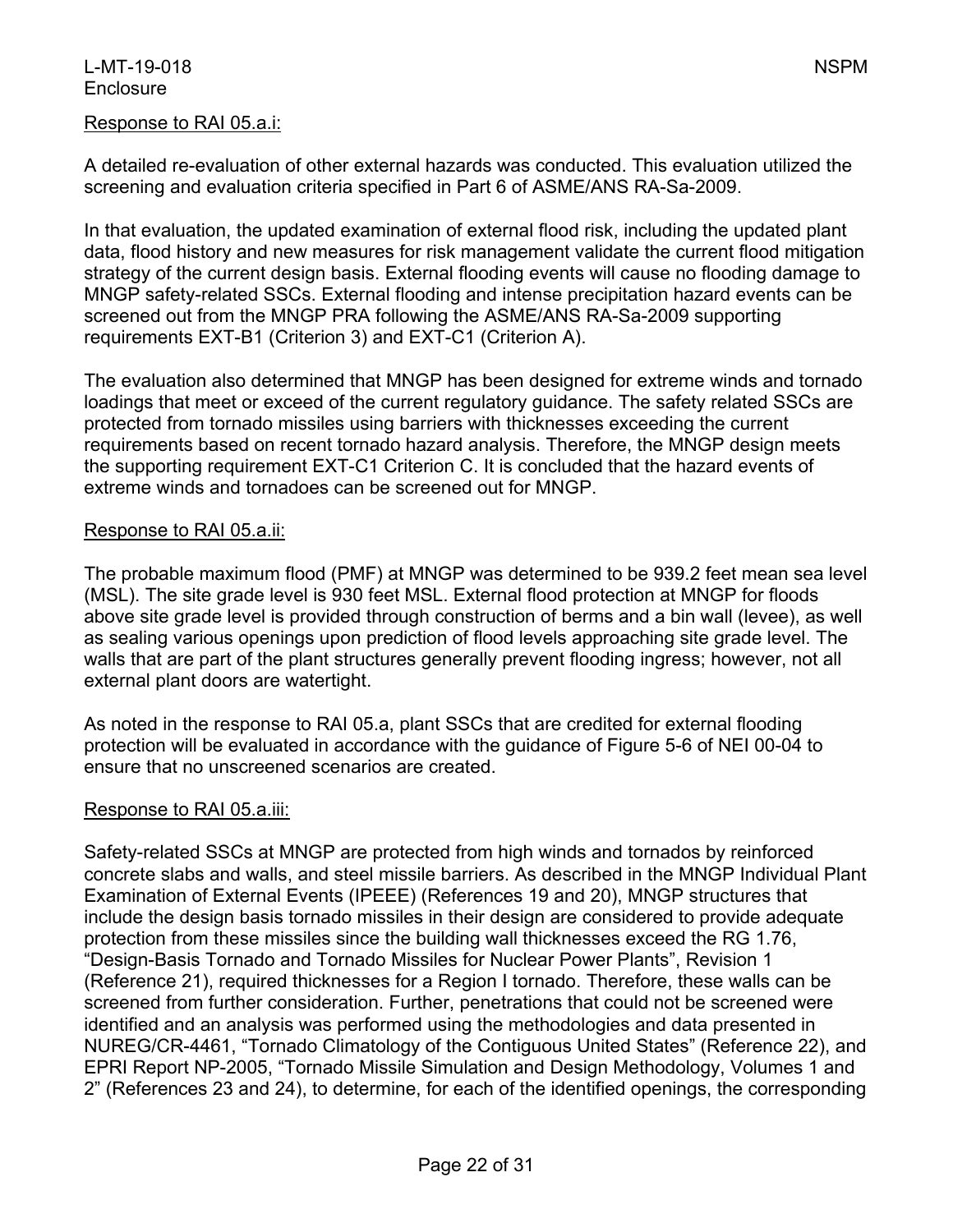missile strike probability. A conditional core damage frequency (CCDF) was developed assuming damage to equipment in any areas that a missile may penetrate. The product of the missile strike probability and the CCDF gives the CDF associated with a particular missile penetration. The sum of the individual missile-induced core damage frequencies yielded the core damage frequency for tornado missiles. The overall result for the collective set of credible missile strikes produced a CDF of 1.1x10-7/yr, which provides justification for screening tornado missiles from further evaluation.

As noted in the response to RAI 05.a, plant SSCs that are credited for high winds and tornado protection will be evaluated in accordance with the guidance of Figure 5-6 of NEI 00-04 to ensure that no unscreened scenarios are created.

# Response to RAI 05.b:

As noted in the clarifications to Section 3.2.4 of the LAR, as described above, the NSPM categorization process will not deviate from the guidance presented in NEI 00-04 for the evaluation of other external events hazards.

#### Response to RAI 05.c:

As noted in the responses to parts a and b of RAI 05, all external hazards (other than seismic) were shown to be screened out on the basis of low risk. Using the guidance of Figure 5-6 of NEI 00-04, categorization evaluations will consider the potential for creation of unscreened scenarios.

# **RAI 06 – Incorporation of FLEX Into the PRA Model(s)**

There are several challenges to incorporating FLEX strategies into PRA models that need to be addressed. The NRC memorandum dated May 30, 2017, "Assessment of the Nuclear Energy Institute 16-06, 'Crediting Mitigating Strategies in Risk-Informed Decision Making,' Guidance for Risk-Informed Changes to Plants Licensing Basis" (ADAMS Accession No. ML17031A269), provides the NRC's staff assessment of challenges to incorporating FLEX equipment and strategies into a PRA model in support of risk-informed decision making in accordance with the guidance of RG 1.200.

- a. State whether FLEX equipment and strategies have been credited in the PRA. If their inclusion is not expected to impact the PRA results used in the categorization process provide [a] brief statement to confirm the PRA results are not impacted. If not incorporated no additional response is requested.
- b. If the equipment or strategies have been credited, and their inclusion is expected to impact the PRA results used in the categorization process please provide the following information separately for the IEPRA, FPRA, external hazards PRA(s), and external hazards screening as appropriate: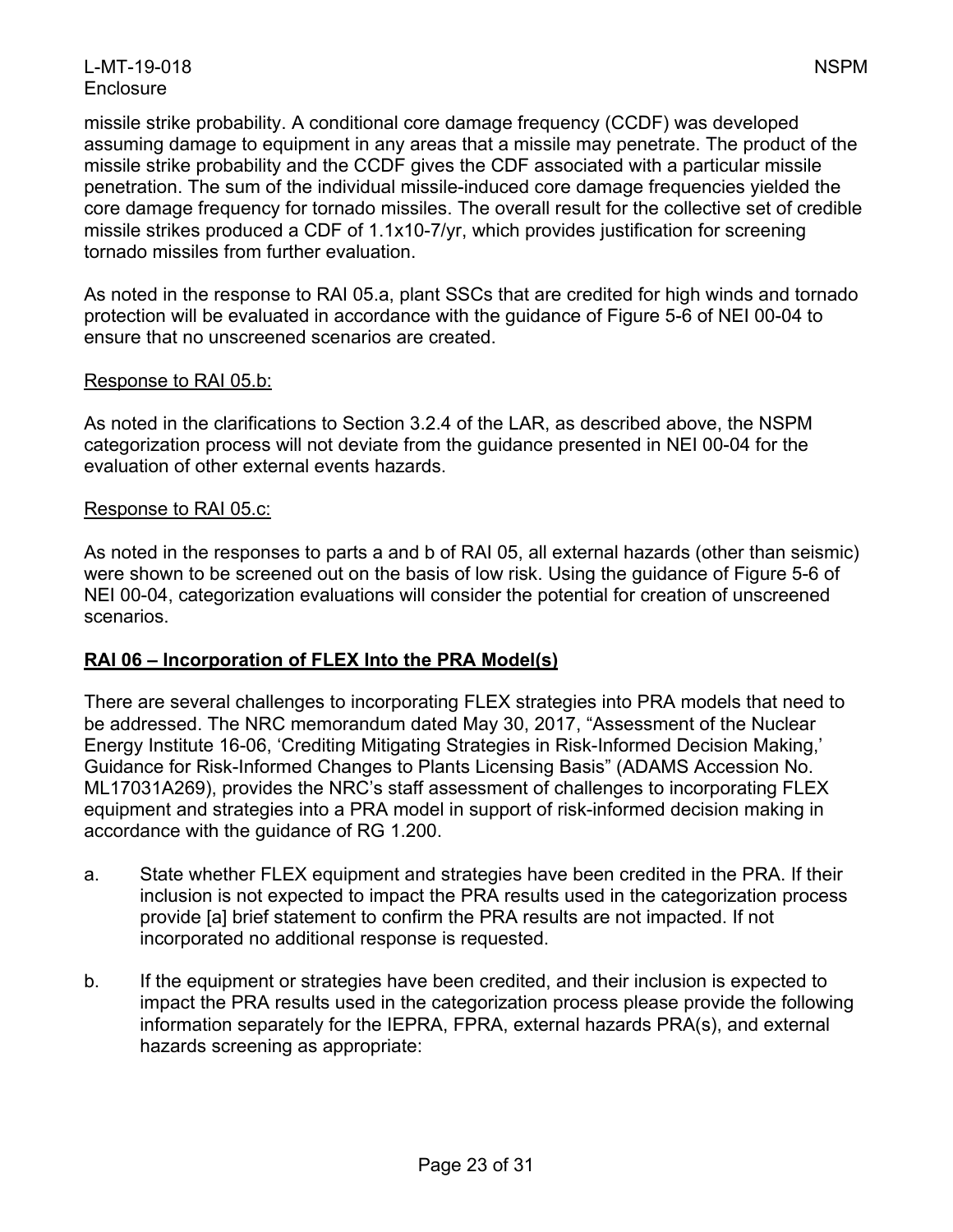# L-MT-19-018 NSPM **Enclosure**

- i. A discussion detailing the extent of incorporation, i.e., summarize the supplemental equipment and compensatory actions, including FLEX strategies that have been quantitatively credited for each of the PRA models used to support this application.
- ii. A discussion detailing the methodology used to assess the failure probabilities of any modeled equipment credited in the licensee's mitigating strategies (i.e., FLEX). The discussion should include a justification explaining the rational for parameter values, and whether the uncertainties associated with the parameter values are considered in accordance with ASME/ANS RA-Sa-2009, as endorsed by RG 1.200, Revision 2.
- iii. A discussion detailing the methodology used to assess operator actions related to FLEX equipment and the licensee personnel that perform these actions. The discussion should include:
	- A summary of how the impact of the plant-specific human error probabilities and associated scenario-specific performance shaping factors listed in (a)-(j) of supporting requirement HR-G3 of ASME/ANS RA-Sa-2009 are evaluated.
	- Whether maintenance procedures for the portable equipment were reviewed for possible pre-initiator human failures that renders the equipment unavailable during an event, and if the probabilities of the pre-initiator human failure events were assessed as described in HLR-HR-D of ASME/ANS RA-Sa-2009.
	- If the procedures governing the initiation or entry into mitigating strategies are ambiguous, vague, or not explicit, a discussion detailing the technical bases for probability of failure to initiate mitigating strategies.
- iv. ASME/ANS RA-Sa-2009 defines PRA upgrade as the incorporation into a PRA model of a new methodology or significant changes in scope or capability that impact the significant accident sequences or the significant accident progression sequences. Section 1-5 of Part 1 of ASME/ANS RA-Sa-2009 states that upgrades of a PRA shall receive a peer review in accordance with the requirements specified in the peer review section of each respective part of ASME/ANS RA-Sa-2009.
	- 1. Provide an evaluation of the model changes associated with incorporating mitigating strategies, which demonstrates that none of the following criteria is satisfied: (1) use of new methodology, (2) change in scope that impacts the significant accident sequences or the significant accident progression sequences, (3) change in capability that impacts the significant accident sequences or the significant accident progression sequences, OR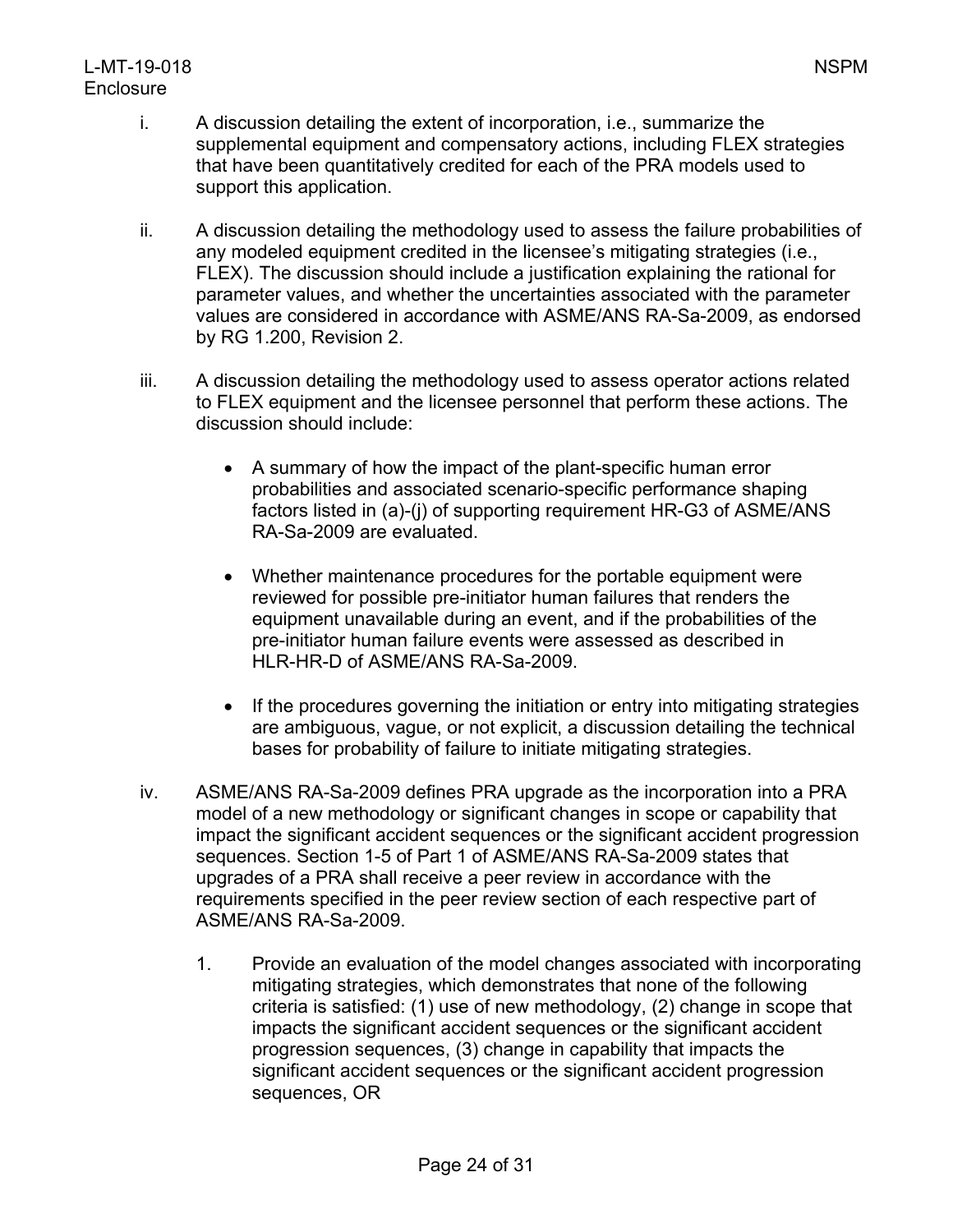#### NSPM Response

The MNGP PRA models will not credit FLEX equipment and strategies during the categorization process. Since FLEX equipment and strategies will not be credited in the PRA models for the categorization process, no additional response is required for part b of RAI 06. In the future, once the issues identified in the NRC memorandum dated May 30, 2017, "Assessment of the Nuclear Energy Institute 16-06, 'Crediting Mitigating Strategies in Risk-Informed Decision Making,' Guidance for Risk-Informed Changes to Plants Licensing Basis" (Reference 25) are resolved, FLEX equipment and strategies may be used during the categorization process in accordance with the NRC accepted resolution.

#### **RAI 07 – Proposed License Condition**

The guidance in NEI 00-04 allows licensees to implement different approaches, depending on the scope of their PRA (e.g., the approach if a seismic margins analyses is relied upon is different and more limiting than the approach if a seismic PRA is used). RG 1.201, Revision 1, states that "as part of the NRC's review and approval of a licensee's or applicant's application requesting to implement 10 CFR 50.69, the NRC staff intends to impose a license condition that will explicitly address the scope of the PRA and non-PRA methods used in the licensee's categorization approach."

Section 2.3 of the LAR proposed the following License Condition:

*NSPM is approved to implement 10 CFR 50.69 using the processes for categorization of Risk-Informed Safety Class (RISC)-1, RISC-2, RISC-3 and RISC-4 structures, systems and components specified in the license amendment request dated March 28, 2018.*

*Prior NRC approval, under 10 CFR 50.90, is required for a change to the categorization process specified above (e.g., change from a seismic margins approach to a seismic probabilistic risk assessment approach).*

The proposed license condition does not explicitly address the PRA and non-PRA approaches that were used. Provide a license condition that explicitly address the approaches, e.g.:

NSPM is approved to implement 10 CFR 50.69 using the processes for categorization of Risk Informed Safety Class (RISC)-1, RISC-2, RISC-3, and RISC-4 structures, systems, and components (SSCs) using: Probabilistic Risk Assessment (PRA) models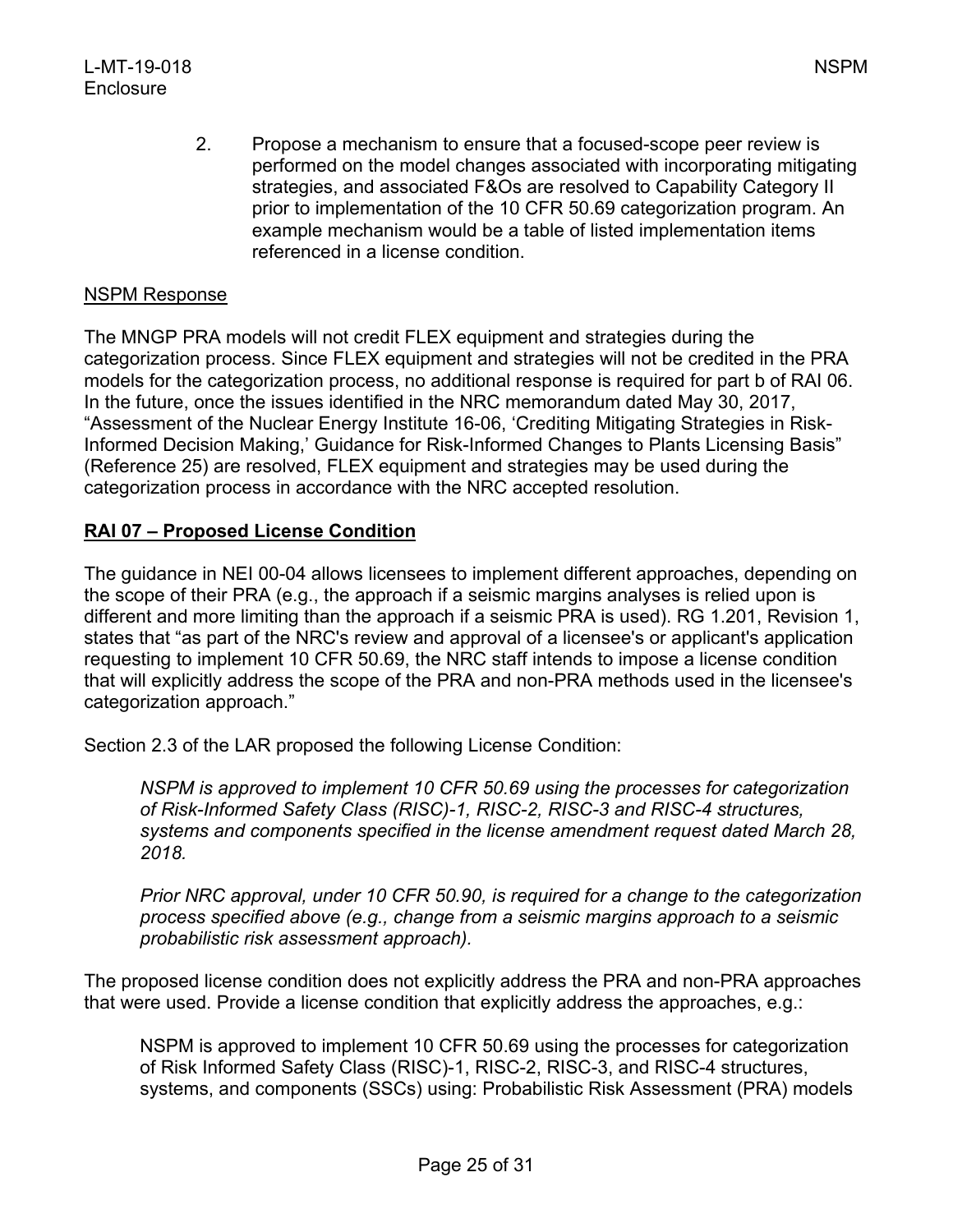to evaluate risk associated with internal events, including internal flood, internal fire, external flood, and high winds; the shutdown safety assessment process to assess shutdown risk; the Arkansas Nuclear One, Unit 2 (AN0-2) passive categorization method to assess passive component risk for Class 2 and Class 3 SSCs and their associated supports; and the results of non-PRA evaluations that are based on other external hazards using the IPEEE Screening Assessment for External Hazards, and seismic margin analysis (SMA) used to evaluate seismic risk; as specified in License Amendment No. [XXX] dated [XXXX].

Prior NRC approval, under 10 CFR 50.90, is required for a change to the categorization process specified above (e.g., change from a seismic margins approach to a seismic probabilistic risk assessment approach).

Note that if implementation items are identified, the license condition will need to be expanded to address them.

#### NSPM Response

NSPM proposes the following license condition:

NSPM is approved to implement 10 CFR 50.69 using the processes for categorization of Risk Informed Safety Class (RISC)-1, RISC-2, RISC-3, and RISC-4 structures, systems, and components (SSCs) using: Probabilistic Risk Assessment (PRA) models to evaluate risk associated with internal events, including internal flooding, and internal fire, with the shutdown safety assessment process to assess shutdown risk; the Arkansas Nuclear One, Unit 2 (ANO-2) passive categorization method to assess passive component risk for Class 2 and Class 3 SSCs and their associated supports; and the results of non-PRA evaluations that are based on the IPEEE Screening Assessment for External Hazards, i.e., seismic margin analysis (SMA) to evaluate seismic risk, and a screening of other external hazards (e.g., external flooding and high winds) updated using the external hazard screening significance process identified in ASME/ANS PRA Standard RA-Sa-2009, as endorsed in RG 1.200, Revision 2; as specified in MNGP License Amendment No. [XXX] dated [DATE].

Prior NRC approval, under 10 CFR 50.90, is required for a change to the categorization process specified within the license amendment request dated March 28, 2018, and discussed within a response to a request for additional information dated [DATE].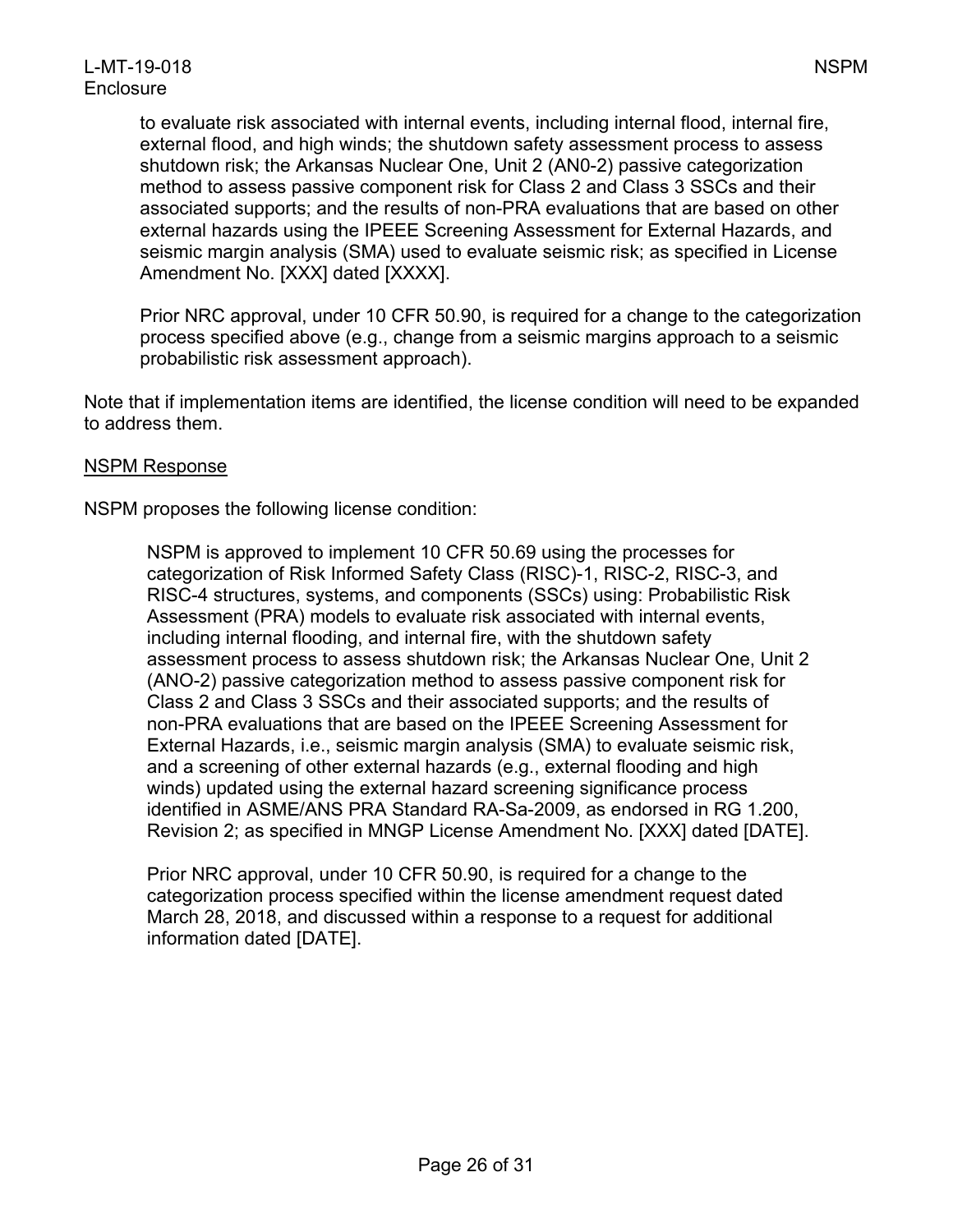#### **RAI 08 – Integrated One-Top PRA Hazards Model**

NEI 00-04, Section 5.6, "Integral Assessment," discusses the need for an integrated computation using the available importance measures. It further states in part, that the "integrated importance measure essentially weights the importance from each risk contributor (e.g., internal events, fire, and seismic PRAs) by the fraction of the total core damage frequency [or large early release frequency] contributed by that contributor." The guidance provides formulas to compute the integrated Fussell-Vesely (FV), and integrated Risk Achievement Worth (RAW).

To address the integration of importance measures, some licensees have updated their PRA model to a one-top model that integrates the PRA model(s) across all hazards (i.e., internal events, internal flood, internal fire, seismic, high winds, external flood).

To confirm that the importance measures generated for use in the 10 CFR 50.69 process is consistent with the NEI guidance and does not inadvertently introduce a deviation from the computations for FV and RAW provided in the NEI 00-04 guidance, as endorsed by RG 1.201, Revision 1:

- a. Explain whether the PRA model that will be used in the 10 CFR 50.69 categorization process is an integrated one-top model across multiple PRA hazards and if the integrated one-top model includes accident sequence(s) modeling to support quantification of both CDF and LERF. If using an integrated one-top model across multiple PRA hazards for the 50.69 categorization process, provide the following:
	- i. Discuss the process used to validate and confirm the integration of the PRA hazards into a one-top model to ensure that after the PRA model change was performed, SRs QU-F2 and SR FQ-F1 continue to be met (e.g., cut set reviews, identification of non-minimal cut sets, peer review).
	- ii. Discuss how the individual importance measures (i.e., FV and RAW) for the PRA one-top all hazards model are derived from the one-top model, and justify why the importance measures generated do not deviate from the NEI guidance. If the practice or method used to generate the integrated importance measures is determined to deviate from the NEI guidance, justify why the integrated importance measures computed are appropriate for use in the categorization process.

#### NSPM Response

NSPM's use of a one-top model for MNGP provides the advantages of having a seamless single model that computes overall risk to the plant with less chance of inconsistencies that could occur if two models were maintained separately. The MNGP one-top model will be used for the 50.69 categorization process.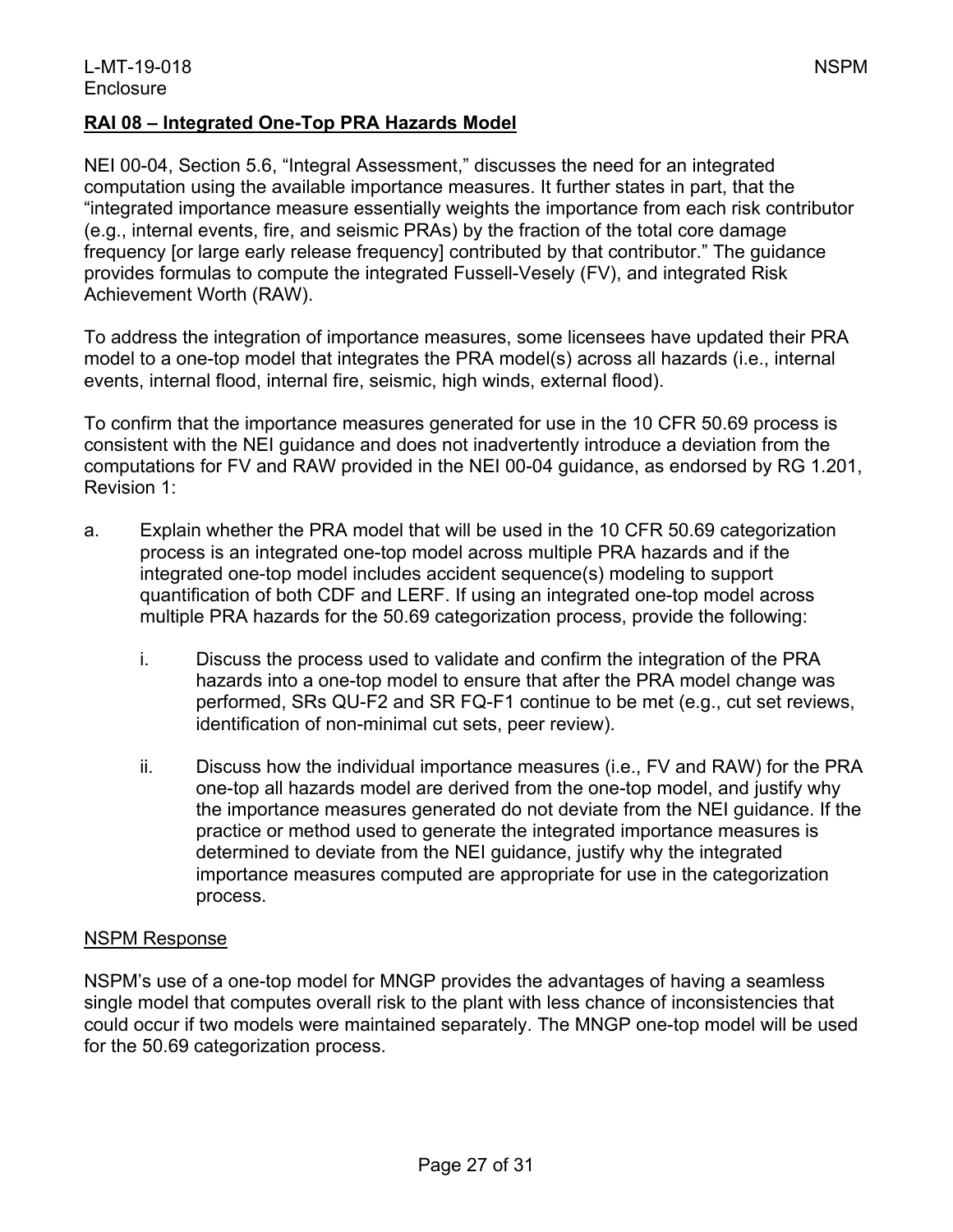# L-MT-19-018 NSPM **Enclosure**

- i. Although assembled into a one-top model, the MNGP Internal Events and Fire PRA models were developed as separate models with separate documentation that maps each associated supporting requirement (SR) to a section within the documentation. Each model update includes quantification with non-applicable initiators eliminated, including review of quantification results per the applicable SRs. Each model update also includes applicable updates to the affected model documentation including the SR mapping to ensure that the ASME/ANS RA-Sa-2009 standard is still met for all applicable SRs.
- ii. An integrated one-top model can be used while setting non-applicable initiating events to FALSE (e.g., set Fire initiators to false in the Internal Events Base Case). This process ensures that importance measures for each categorization step are quantified accurately and not skewed by initiators not intended for that categorization step. The integrated importance measures will be performed manually in accordance with NEI 00-04, Section 5.6, until such time as variable parameters between hazards models are aligned (e.g., truncation, HEP minimums) and the integrated importance measures from the one-top model can be shown to be numerically equivalent. Quantification of a combined one-top model accounts for the overall importance directly because the calculated FV or RAW is based on the impact on all hazards.

# **RAI 09 – Implementation Items**

Attachment 3, "Disposition and Resolution of Open Peer Review Findings and Self-Assessment Open Items from Facts and Observation Closure Review Process," of the LAR provides dispositions for the self-assessment open items and the remaining open F&Os from the peer reviews of the IEPRA (includes internal flood) and FPRA that were not closed by the August and October 2018 Independent Assessments performed for F&O closure. Several of the dispositions for the F&Os and/or open items (i.e., 2-1, 3-6, 4-11, 4-33, 6-3, 6-9, 6-11, 7- 3, 7-4, and FO-1) state in part, "[t]he closure review team recommendations will be addressed."

Propose a mechanism that ensures these activities and changes will be resolved prior to implementing the categorization process. This mechanism should also include additional actions identified in response to RAIs 01.a through 01.h and specify, how the F&Os and open items will be resolved in the PRA. An example would be a table of listed implementation items referenced in a license condition.

As an alternative to providing an implementation item for an F&O or open item, please demonstrate that the F&O will have no adverse impact or insignificant impact on the 10 CFR 50.69 categorization process.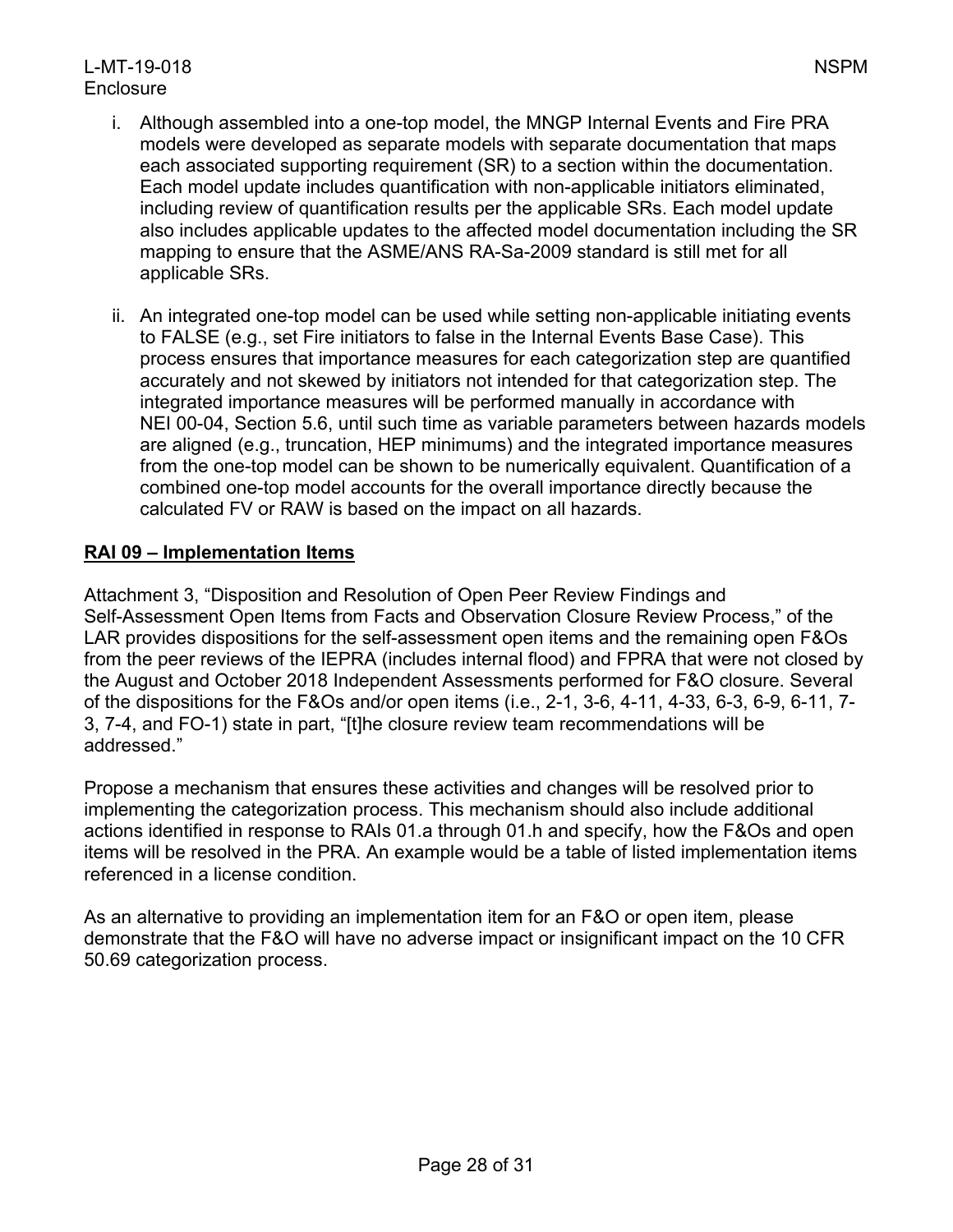#### NSPM Response

NSPM has resolved the additional actions identified in response to RAIs 01.a through 01.h as noted in the response to RAI 01. Therefore, there are no implementation items to be identified and resolved in response to RAI 09.

### **3.0 REFERENCES**

- 1. Letter (L-MT-18-010) from NSPM to the NRC, "Application to Adopt 10 CFR 50.69, "Risk-Informed Categorization and Treatment of Structures, Systems and Components for Nuclear Power Reactors", dated March 28, 2018 (ADAMS Accession No. ML18087A323)
- 2. NEI Guideline 00-04, "10 CFR 50.69 SSC Categorization Guideline", Revision 0, dated July 2005 (ADAMS Accession No. ML052910035)
- 3. NRC Regulatory Guide 1.201, Revision 1, "Guidelines for Categorizing Structures, Systems, and Components in Nuclear Power Plants According to their Safety Significance", dated May 2006 (ADAMS Accession No. ML061090627)
- 4. Email from the NRC to NSPM, "Request for Additional Information RE: Monticello License Amendment Request to Adopt 10 CFR 50.69", dated January 31, 2019 (ADAMS Accession No. ML19031A913)
- 5. NRC Frequently Asked Question (FAQ) 12-0064, "Hot/Work/Transient Fire Frequency: Influence Factors", Revision 1, dated September 5, 2012 (ADAMS Accession No. ML122550050)
- 6. Letter (L-MT-18-058) from NSPM to the NRC, "Response to Request for Additional Information: Application for Technical Specification Change Regarding Risk-Informed Justification for the Relocation of Specific Surveillance Frequency Requirements to a Licensee Controlled Program (EPID L-2017-LLA-0434)", dated October 23, 2018 (ADAMS Accession No. ML18296A653)
- 7. EPRI Technical Report TR-1016737, "Treatment of Parameter and Model Uncertainty for Probabilistic Risk Assessments", dated December 2008
- 8. EPRI Technical Report TR-1026511, "Practical Guidance on the Use of PRA in Risk-Informed Applications with a Focus on the Treatment of Uncertainty", dated December 2012
- 9. NRC NUREG-1855, "Guidance on the Treatment of Uncertainties Associated with PRAs in Risk-Informed Decision Making", Revision 1, dated March 2017 (ADAMS Accession No. ML17062A466)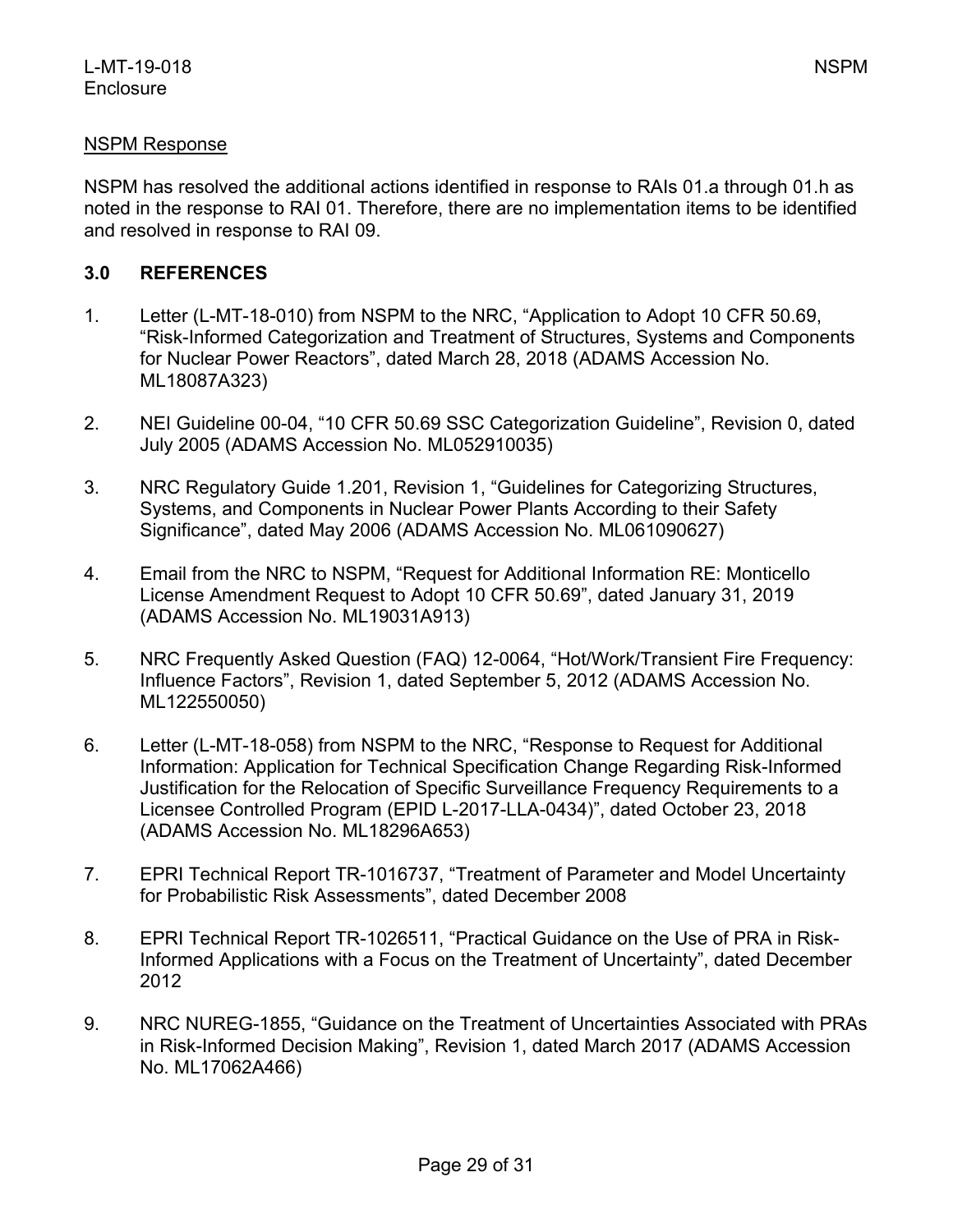- 10. Letter (L-PI-18-012) from NSPM to the NRC, "Application to Adopt 10 CFR 50.69, 'Risk-Informed Categorization and Treatment of Structures, Systems and Components for Nuclear Power Reactors'", dated July 20, 2018 (ADAMS Accession No. ML18204A393)
- 11. NRC Regulatory Guide 1.174, "An Approach for Using Probabilistic Risk Assessment in Risk-Informed Decisions on Plant-Specific Changes to the Licensing Basis", Revision 3, dated January 2018 (ADAMS Accession No. ML17317A256)
- 12. EPRI Technical Report 3002000079, "Pipe Rupture Frequencies for Internal Flooding Probabilistic Risk Assessments", Revision 3, dated April 2013
- 13. ASME Standard ASME/ANS RA-Sa-2009, "Addenda to ASME/ANS RA-S-2008 Standard for Level 1/Large Early Release Frequency Probabilistic Risk Assessment for Nuclear Power Plant Applications", dated February 2, 2009
- 14. NRC NUREG/CR-6850 Volume 2, "EPRI/NRC-RES Fire PRA Methodology for Nuclear Power Facilities, Volume 2: Detailed Methodology", dated September 2005 (ADAMS Accession No. ML15167A411)
- 15. NRC NUREG/CR-6850 Supplement 1, "Fire Probabilistic Risk Assessment Methods Enhancements", dated September 2010 (ADAMS Accession No. ML15167A550)
- 16. NRC NUREG/CR 7150 Volume 1, "Joint Assessment of Cable Damage and Quantification of Effects from Fire (JACQUE-FIRE), Volume 1: Phenomena Identification and Ranking Table (PIRT) Exercise for Nuclear Power Plant Fire-Induced Electrical Circuit Failure", dated October 2012 (ADAMS Accession No. ML12313A105)
- 17. NRC NUREG/CR 7010 Volume 1, "Cable Heat Release, Ignition, and Spread in Tray Installations During Fire (CHRISTIFIRE), Phase 1: Horizontal Trays", dated July 2012 (ADAMS Accession No. ML12213A056)
- 18. NRC NUREG-2178 Volume 1, "Refining and Characterizing Heat Release Rates from Electrical Enclosures During Fire (RACHELLE-FIRE), Volume 1: Peak Heat Release Rates and Effect of Obstructed Plume", dated April 2016 (ADAMS Accession No. ML16110A140)
- 19. Letter from Northern States Power Company (NSP) to the NRC, "Submittal of Monticello Individual Plant Examination of External Events (IPEEE) Report", dated March 1, 1995 (ADAMS Legacy Accession No. 9503090231)
- 20. Letter (L-MT-10-080) from NSPM to the NRC, "Correction to Appendix C of the Monticello Individual Plant Examination of External Events", dated December 20, 2010 (ADAMS Accession No. ML103610324)
- 21. NRC Regulatory Guide 1.76, "Design-Basis Tornado and Tornado Missiles for Nuclear Power Plants", Revision 1, dated March 2007 (ADAMS Accession No. ML070360253)